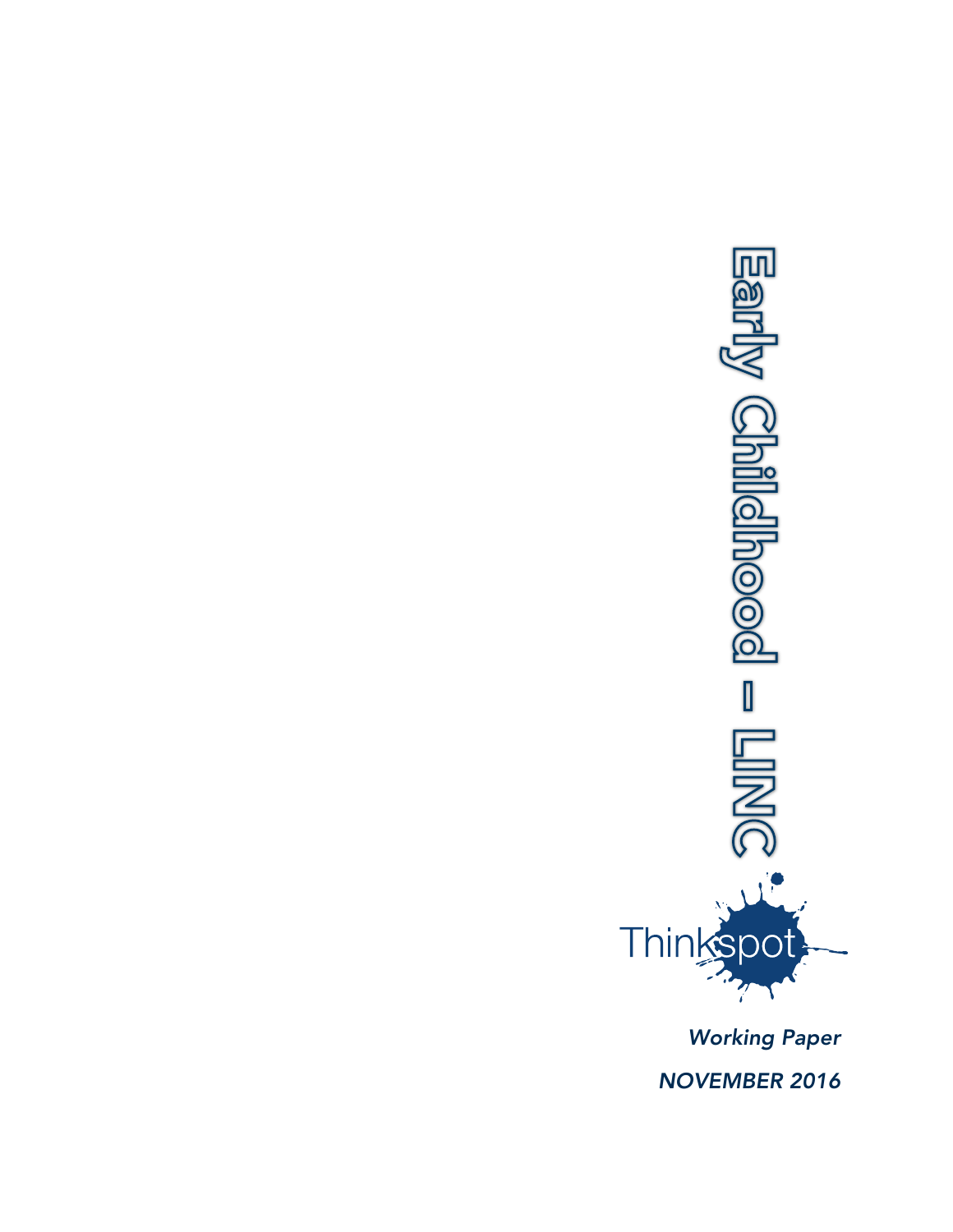Submitted by Thinkspot Inc. to the Children's Services Council of Palm Beach County (CSCPBC), an Early Childhood—LINC member community and partner with the Center for the Study of Social Policy. The perspectives and analysis in this report do not necessarily reflect the views or policies of Early Childhood—LINC, its funders or partners. A compilation of research excerpts along with the most recent version of this document can be found at [www.thinkspot.co/knowledge-center/ec-linc-resource](http://www.thinkspot.co/knowledge-center/ec-linc-resource-library/)[library/](http://www.thinkspot.co/knowledge-center/ec-linc-resource-library/)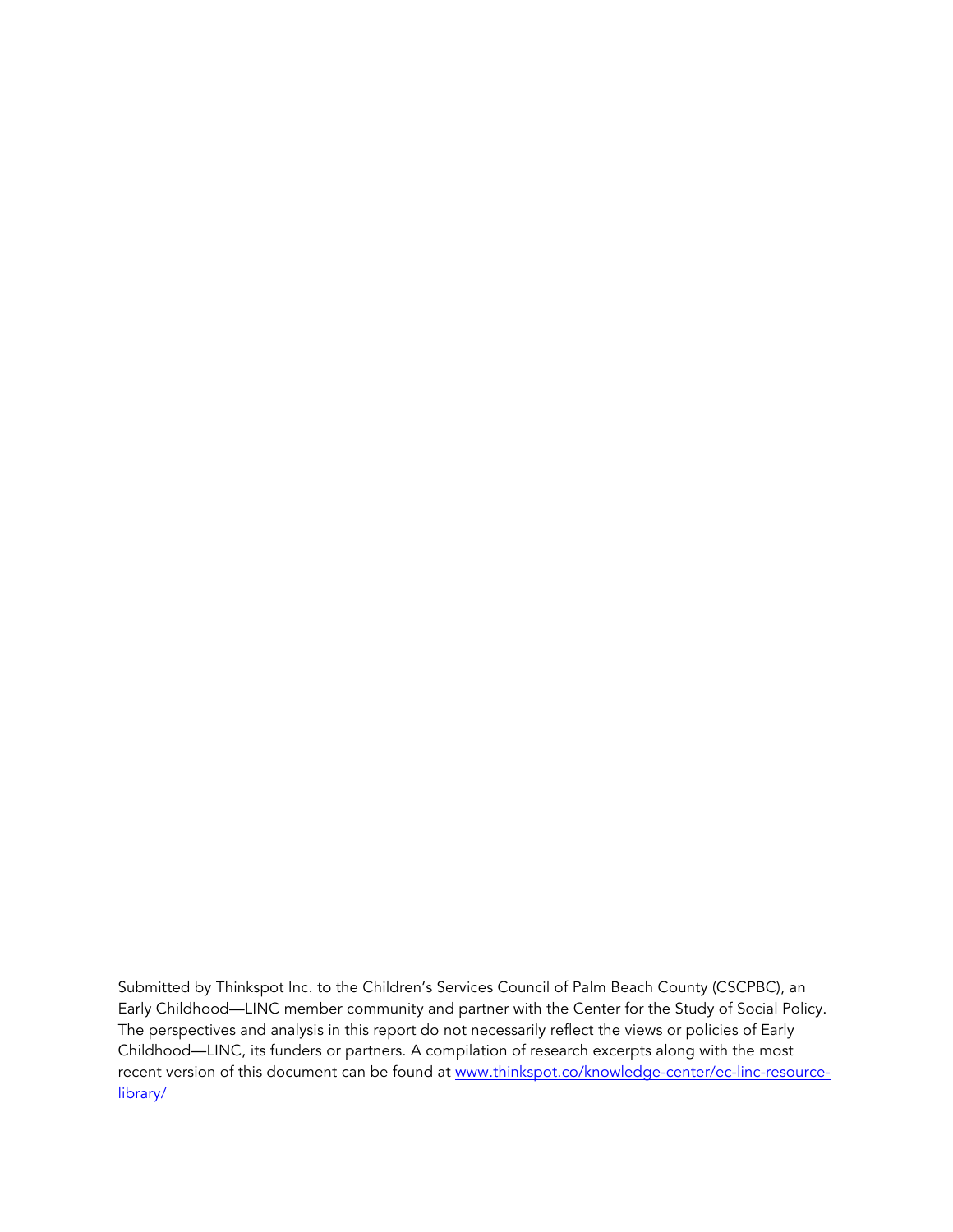#### EXECUTIVE SUMMARY

Impoverished families typically leverage multiple work supports created as part of the Personal Responsibility and Work Opportunity Reconciliation Act (PRWORA). This report reviews research on so-called "welfare-to-work" programs with a focus on child-care subsidies as a work support undermined by a built-in disincentive to work created by a financial "cliff effect." Cliff effects are present wherever social benefits are abruptly terminated once a household surpasses the maximum income established for eligibility resulting in a net financial loss. As a result, the system inadvertently reinforces the lesson to wage earners and their children that hard work doesn't pay.

Gleaned from an extensive literature review of academic and institutional research<sup>i</sup>, key findings and recommendations presented here inform program designers and policymakers in their ongoing work to support families and improve results for young children in communities across the country.

Recommendations address the spectrum of barriers, including inconsistencies marked by conflicting and competing demands in the support delivery system that undermines target families' trust, access, and utilization of the programs designed to help them.

## Key Take-Aways

 

- 1. Two-generation approaches represent departures from traditional anti-poverty frameworks in their integration of programs that target *children and their parents concurrently* with *equal intensity and quality* to enhance families' access to a broad spectrum of resources or assets.
- 2. Lessons learned from both two-generational and traditional interventions suggest that program designers should expand how education and training are integrated to build capabilities that enable progression toward economic and family stability.
- 3. Cliff effects present significant disincentives to wage earners pursuing greater economic stability by progressing along a career path.
- 4. Child care serves as a primary support that enables families' to leverage resources and develop self-supporting capabilities.
- 5. The cliff effect associated with child-care subsidies represents a considerable challenge yet to be addressed in any large-scale program.

<sup>i</sup> A compilation of research excerpts along with the most recent version of this document can be found at www.thinkspot.co/knowledge-center/ec-linc-resource-library/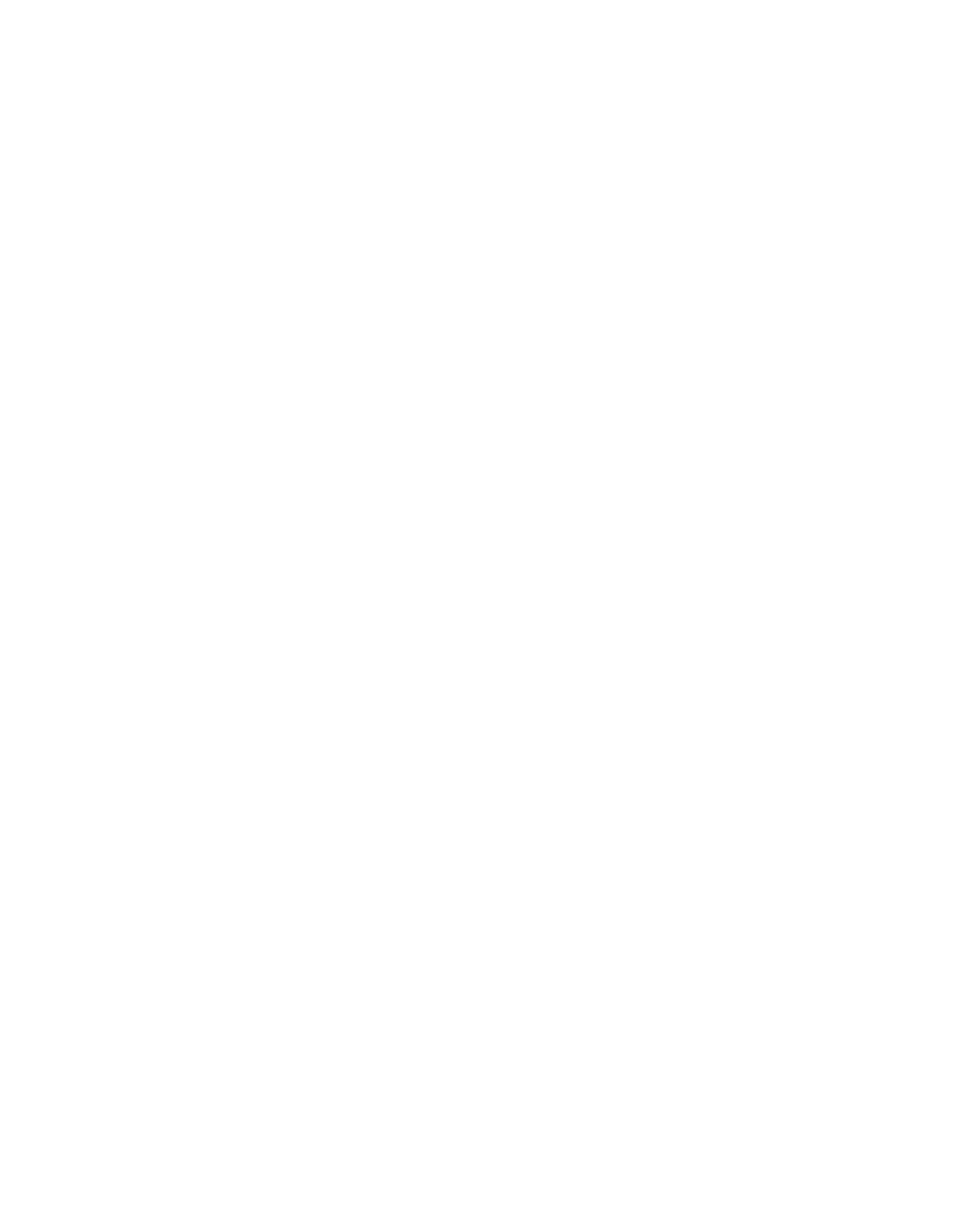elfare reform legislation in 1996, known as the Personal Responsibility and Work Opportunity Reconciliation Act (PRWORA), sought to "end welfare as we know it" by focusing on employment as the path out of poverty. PRWORA assembled *work support*  **benefits—such as income tax credits, food stamps (SNAP), sought to "end welfare as we know it"**<br> **benefits—such as income tax credits, food stamps (SNAP), utilities assistance, and child care the vertex credits, food stam** subsidies—to bridge the chasm between low wages and basic household necessities. Although work support benefits have helped recipients maintain employment and survive on limited incomes, often the programs paradoxically create disincentives for progression along a wage or career path necessary to lift a household permanently out of poverty.

Recent research calls attention to "cliff effects" as a particularly problematic disincentive associated with many work support policies. Cliff effects penalize households financially for progressing beyond income thresholds of work support eligibility. Evidence that cliff effects undermine anti-poverty programs is of concern to early childhood practitioners and researchers who have long-since recognized the critical role family context plays in children's development. Building on a common systems focus whose genesis can be traced to child development scholars Urie Bronfenbrenner<sup>1</sup> (ecological systems model) and Arnold Sameroff<sup>2</sup> (transactional model), addressing the broader conditions facing families is again receiving considerable attention in the child development field under the banner of "two-generation approaches."

This report demonstrates the nature of the "cliff effect" in the context of work supports designed to lift families from poverty—and, by implication, support early childhood development. In the absence of discoverable research featuring experimental design and evaluation techniques designed to address the cliff effect, analysis turns to a broader assessment of work support programs through the lens of a promising application of systems thinking found in two-generation approaches.

#### The Two-Generation Approach

With the common focus on the varied systems of a child's environment, the emergence of Bronfenbrenner's ecological model and Sameroff's transactional models introduced holistic approaches to analyzing the multilevel and interactive influences on child development. Now after 40 years of evolution, a practical translation of these systems theories focuses on creating opportunities for and addressing needs of both vulnerable children and their parents together.<sup>3</sup> Two-generation—or 2Gen—approaches are garnering the attention of funders and policy makers alike, in part, because of the strength it provides as a logic model. Simply put, it makes sense from a theoretical perspective as well as providing practical guidelines for implementation.

Varied conceptualizations of 2Gen championed by multiple program designers and their philanthropic sponsors represent an evolution from the framework's initial introduction in the 1990s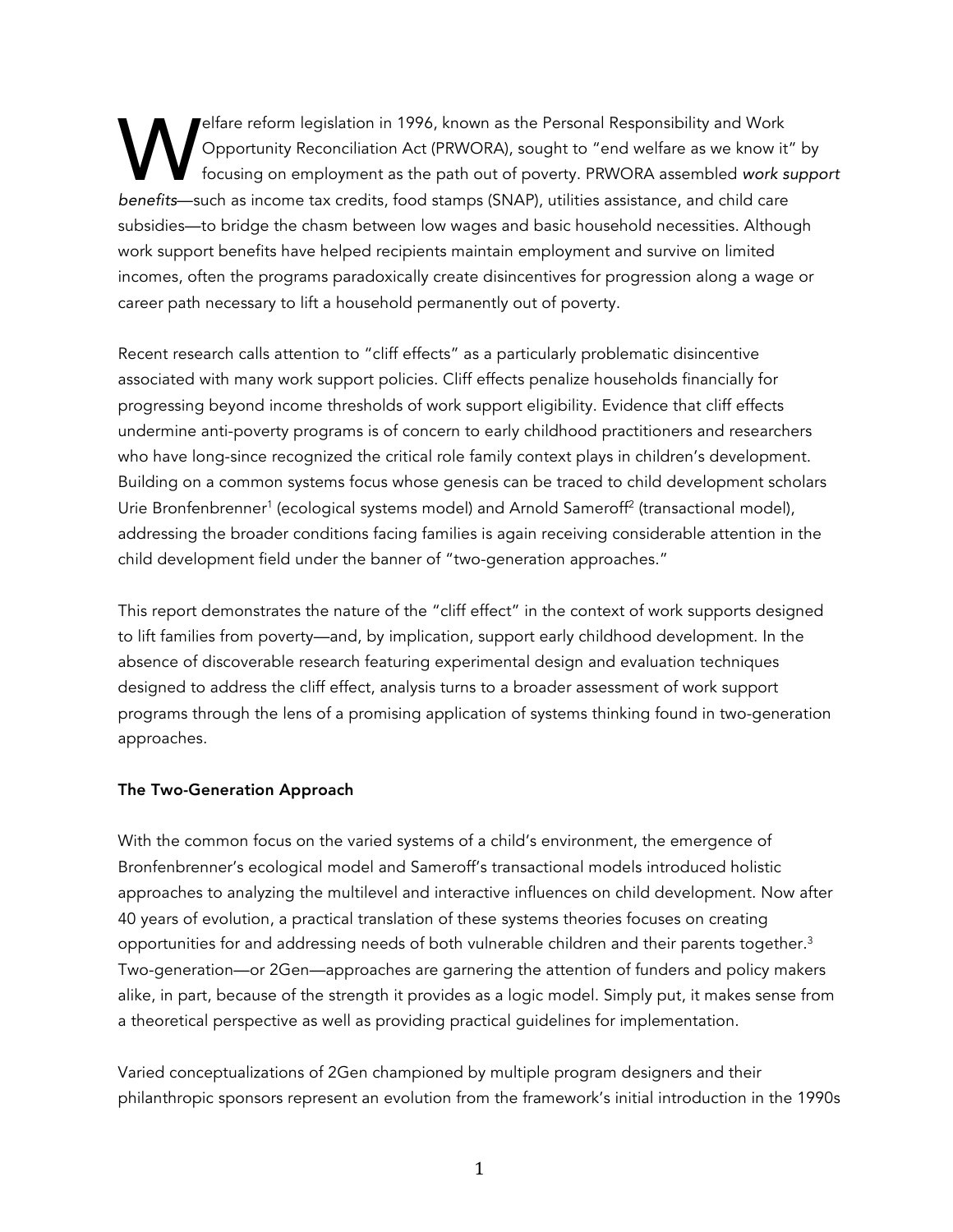when the term was first coined by the Foundation for Child Development.<sup>4</sup> There is no single definition or operationalization of the 2Gen approach beyond consensus that programs impacting children and their parents should be integrated concurrently from a broad spectrum of resources, particularly those designed to enhance human capital. The Office of Planning, Research and Evaluation (OPRE) serving as part of the Administration for Children and Families (ACF) acknowledges the different conceptualizations possible under 2Gen depending on variables such as desired outcomes, populations served, and operational status, among others.<sup>5</sup> The work of four highly visible proponents of 2Gen illustrate the breadth of 2Gen's influence in program development.

Ascend at the Aspen Institute's theory of change serves as a guide for its programming emphasis in five areas:

- 1. Early childhood education;
- 2. Postsecondary and workforce;
- 3. Social capital;
- 4. Economic assets; and
- 5. Health and well-being.

Nine ongoing 2Gen programs Ascend addresses in its 2015 research anthology reveal four different program structures<sup>6</sup>:

- 1. Adding education and job training programs;
- 2. Integrating early childhood education programs into education and workforce training programs;
- 3. Merging siloed parent and child programs into umbrella organizations or agencies; and
- 4. Establishing residentially based parent and child educational programming on or near college campuses or in mixed-income housing.

W.K. Kellogg Foundation identifies four areas of focus for its 2Gen investment:

- 1. Cross-sector models with formal relationships driving integration of services;
- 2. Policy and systems integration to drive alignment within and across public sector systems, funding streams, programs, and partnerships;
- 3. Knowledge development based on learning communities of practice; and
- 4. Strategic communication and knowledge sharing.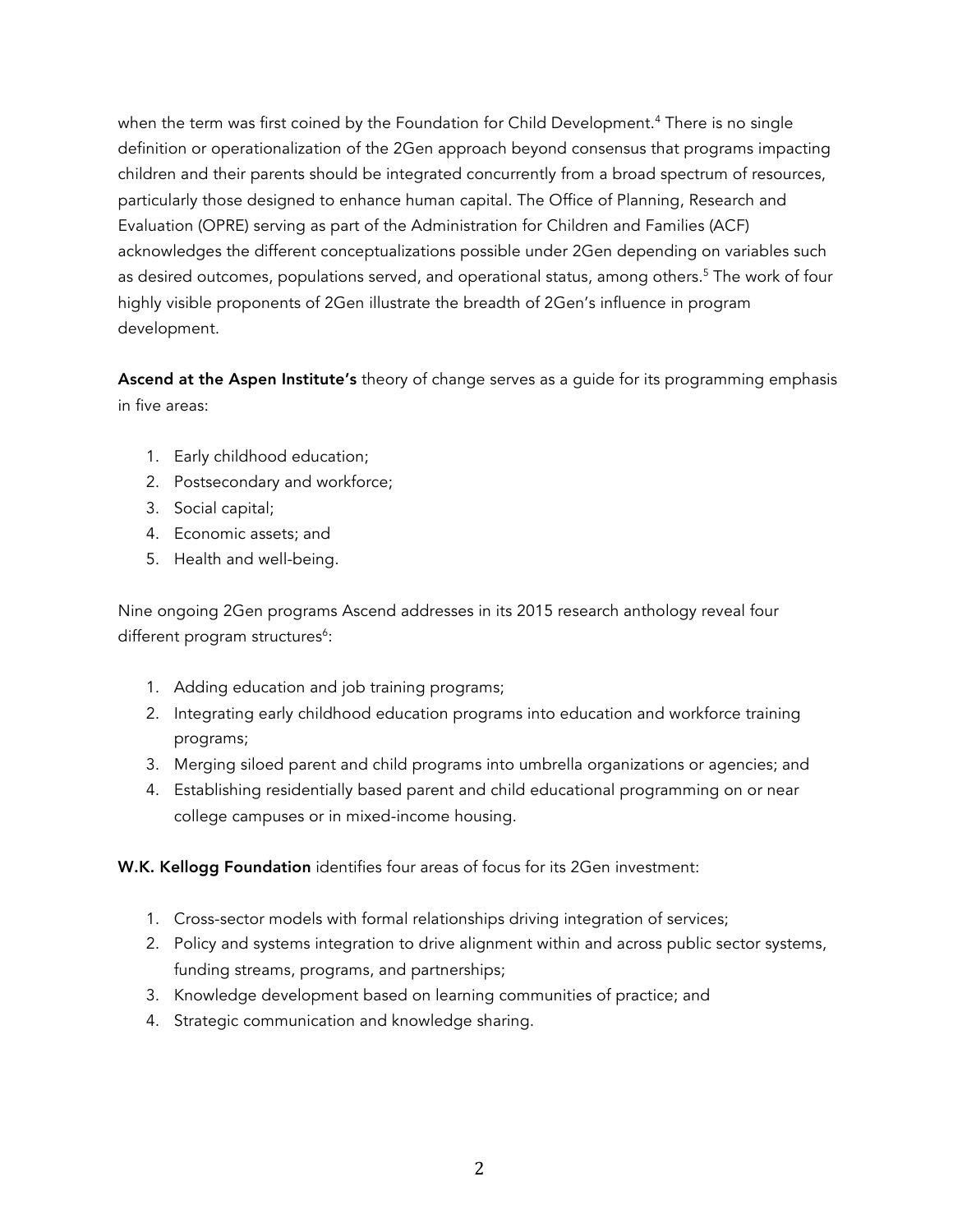Key design elements drive Kellogg's program investments:

- A. Requiring formal partnerships led by workforce development with early childhood education partners;
- B. Removing child care barriers;
- C. Pairing short-term, demand-driven training programs with comprehensive wrap-around supports;
- D. Targeted employment, retention, and economic stability increases;
- E. Identifying and tracking ancillary benefits (e.g., improvements in child outcomes, parenting and parent engagement, and other goals achieved); and
- F. Activating learning communities with coaching, technical assistance, and peer learning.

Annie E. Casey Foundation's focus on building evidence on the value of the 2Gen approach and its pursuit of 2Gen policy and systems reforms spans three categories each with four key elements:

- (1) Financial stability
	- a. Education and job training
	- b. Access to income and work support benefits
	- c. Financial coaching
	- d. Access to affordable financial products
- (2) Parent engagement
	- a. Treating parents as assets and experts
	- b. Having culturally competent staff
	- c. Addressing family stress
	- d. Enhancing parenting skills and social networks
- (3) Quality early care and elementary education
	- a. Access to high-quality early education
	- b. Successful transition to elementary school
	- c. Quality elementary school experiences
	- d. Effective teaching

Finally, the National Governor's Association (NGA) and the Center for Law and Social Policy (CLASP) are designing and executing a two-year, technical-assistance effort with a small number of states around two-generation state strategies. Funded by the Annie E. Casey, W.K. Kellogg and Doris Duke Charitable Foundations, the project's goal is to help states better align parent- and child-focused service delivery systems as a means of improving outcomes for both the adults and children in low-income families. Having completed participating state selection in September 2016, full implementation is expected following a year of collaborative planning and pilots.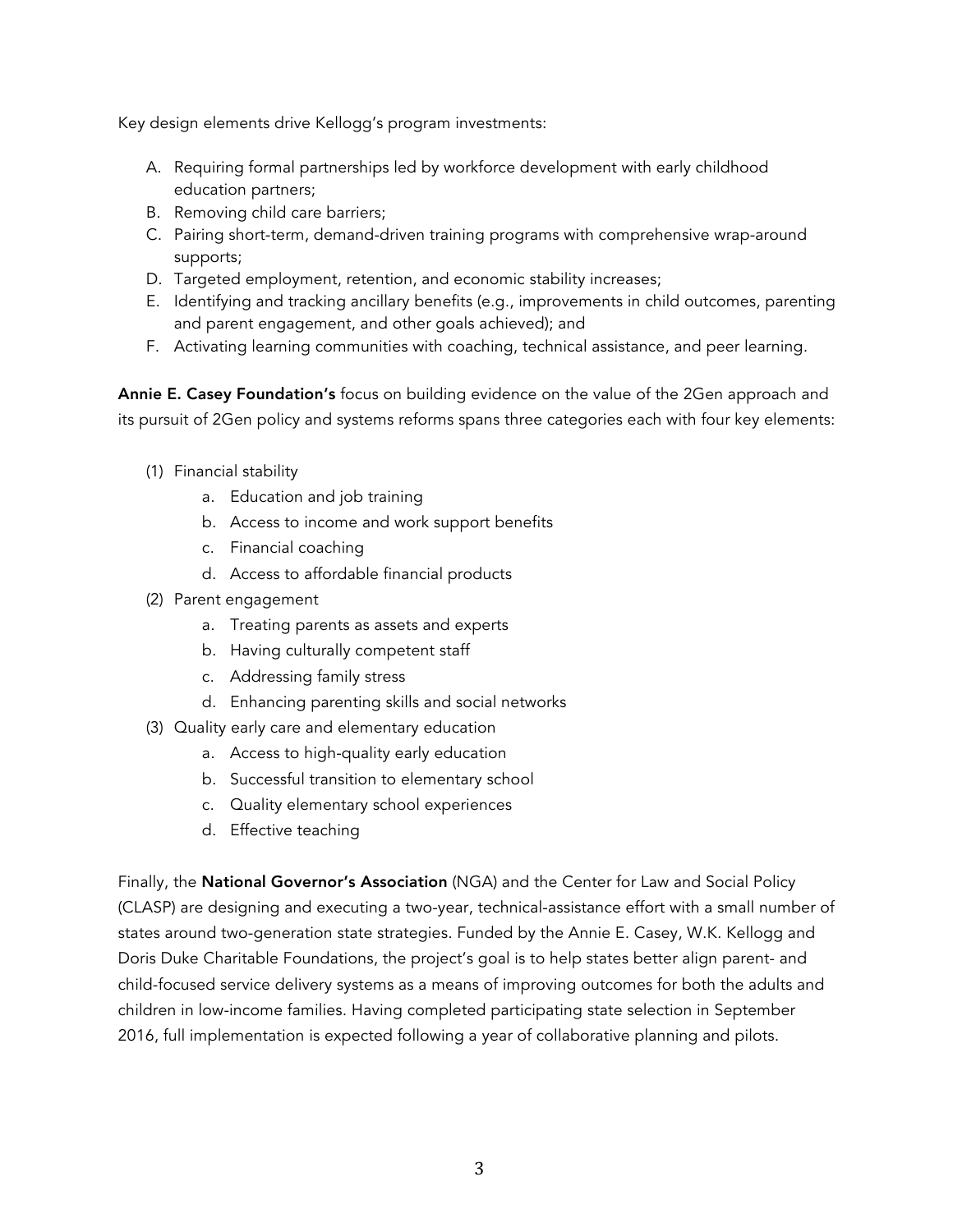Despite the variation in desired outcomes, targeted populations, and strategies of focus, three core 2Gen key program development principles emerge:

- 1. Integrate programs that target children and their parents concurrently with equal intensity and quality to enhance families' access to a broad spectrum of resources or assets.
- 2. Expand how education and training are integrated to build capabilities that enable progression toward economic and family stability.
- 3. Address stressors that undermine families' capacities to leverage their resources and capabilities.

Surprisingly, 2Gen's logical appeal is not accompanied by field research demonstrating its effectiveness. In fact, the most recently completed 2Gen program that has been evaluated with scientific rigor—Enhanced Early Head Start (2004 – 2007)—revealed minimal to no impacts across adult employment, earnings, income, parenting skills, or the children's social and cognitive development.7

2Gen experts from the Aspen Institute's Ascend Fellowship, Chase-Lansdale and Brooks-Gunn, assess the state of 2Gen demonstrations quite candidly:

"Our bottom line: The jury is out and will be for some time regarding whether new human capital two-generation programs can be successfully implemented, as pilot programs or at scale. Very little data are available on whether the impacts on children and families are stronger than those of single-generation programs. Yet new approaches to two-generation human capital programs are worth pursuing and testing."8

The authors defend their enthusiasm for 2Gen by highlighting the consensus emerging from multiple research streams within the early childhood development knowledge base.<sup>9</sup> In addition to the systems theories referenced earlier, Chase-Lansdale and Brooks-Gunn point to a realization from risk and resilient theory that while children can bounce back from temporary adversity, development is seriously impacted by cumulative toxic stress linked to family economic hardship, poor parental health, and underdeveloped parenting skills. $^{\rm 10}$ 

## Learning from "Welfare-to-Work" Programs

Anti-poverty program designers benefit from exploring insights gleaned from projects pre-dating the emphasis on family systems, particularly from research flowing from evaluations of individual work-support initiatives. An overview of large-scale research programs below underscores the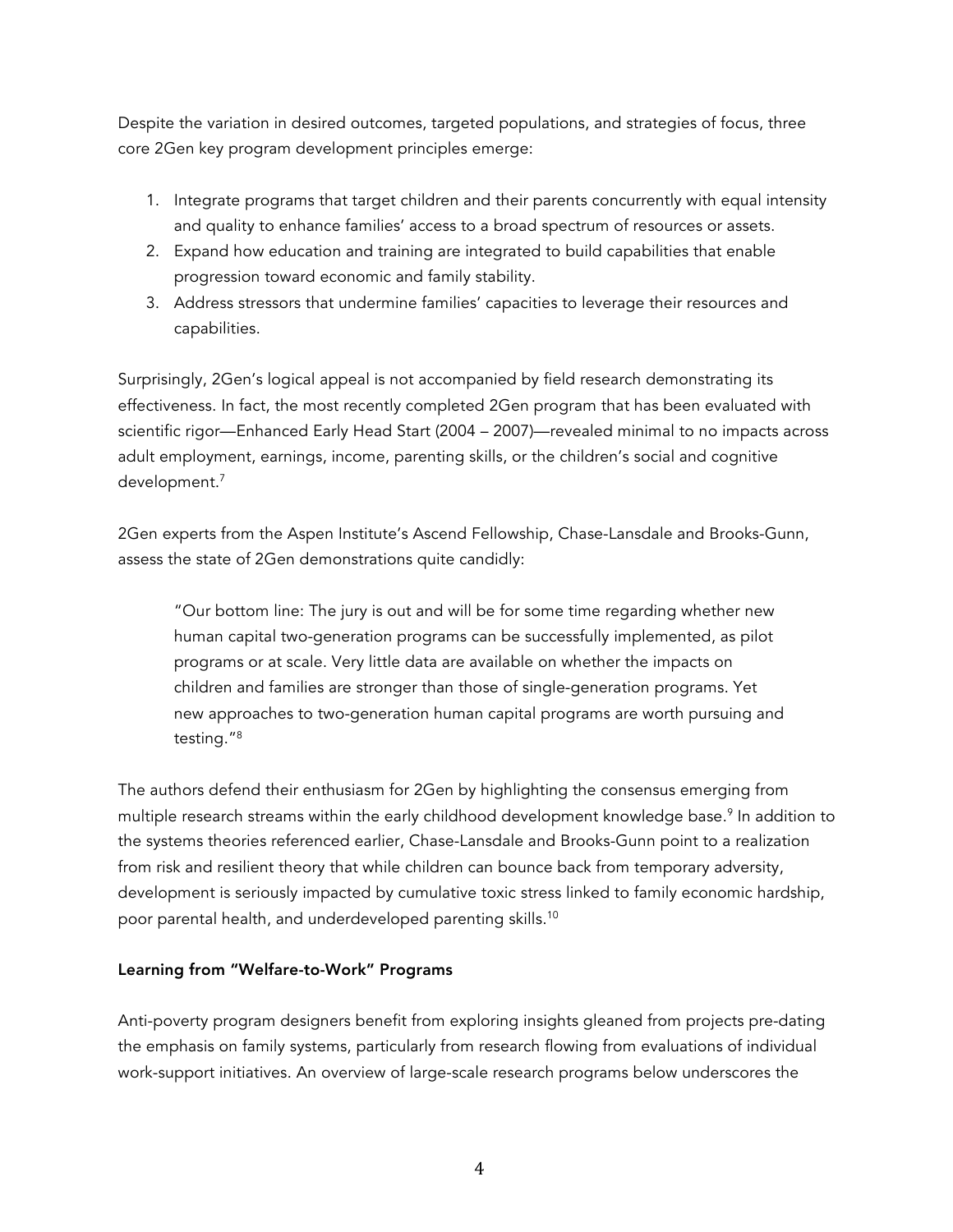growing emphasis on child care subsidies and the need to address the contradictory disincentive to work created by the built-in cliff effect.

A 2009 research report issued by Manpower Development Research Corporation (MDRC)<sup>ii</sup> synthesized findings from its benefit-cost studies conducted of 28 welfare-to-work programs, run in 11 states as well as two Canadian provinces.<sup>11</sup> Although these programs were initiated before PRWORA, they remain relevant as best-in-class evaluations of large-scale employment strategies for single-parent welfare recipients.

Welfare reform's challenge is balancing the opposing objectives of moving recipients rapidly to self-sufficiency while ensuring they still have adequate income. Initiatives vary in their stated goals from reducing families' dependency on government assistance to raising recipients' income—or both. Strategies among the 28 programs evaluated by MDRC also vary but have in common human capital investments (e.g., education and job training) and job-search or work requirements components integrated with income incentives.

MDRC's synthesis speaks to key policy questions:

- Which welfare reform programs realize positive returns on investment (ROI)?<sup>iii</sup>
- Which approaches improve the financial positions of recipients?

The 28 initiatives employ strategies that fall in one of six categories<sup>12</sup>:

*1. Mandatory Work Experience Programs*: Often following a period of job search, individuals in these programs are assigned to unpaid jobs, which are usually located at government agencies or nonprofit institutions.

Projects:

- Cook County WIN (Work Incentive) Demonstration (Chicago)
- San Diego

 

• West Virginia Community Work Experience Program (CWEP)

## *2. Mandatory Job-Search-First Programs*: Individuals are assigned to job search activities

ii Created in 1974 by the Ford Foundation and a group of federal agencies, MDRC is a nonprofit, nonpartisan education and social policy research organization that focuses on programs and policies that affect the poor. MDRC is best known for mounting large-scale demonstrations and evaluations of real-world policies and programs targeted to low-income people. MDRC has been consistently chosen by the Administration for Children and Families and its program developers as a source of objective, unbiased evidence about cost-effective solutions that can be replicated and expanded to scale.

iii Discussions address ROI from the perspective of participant, government, and social outcomes.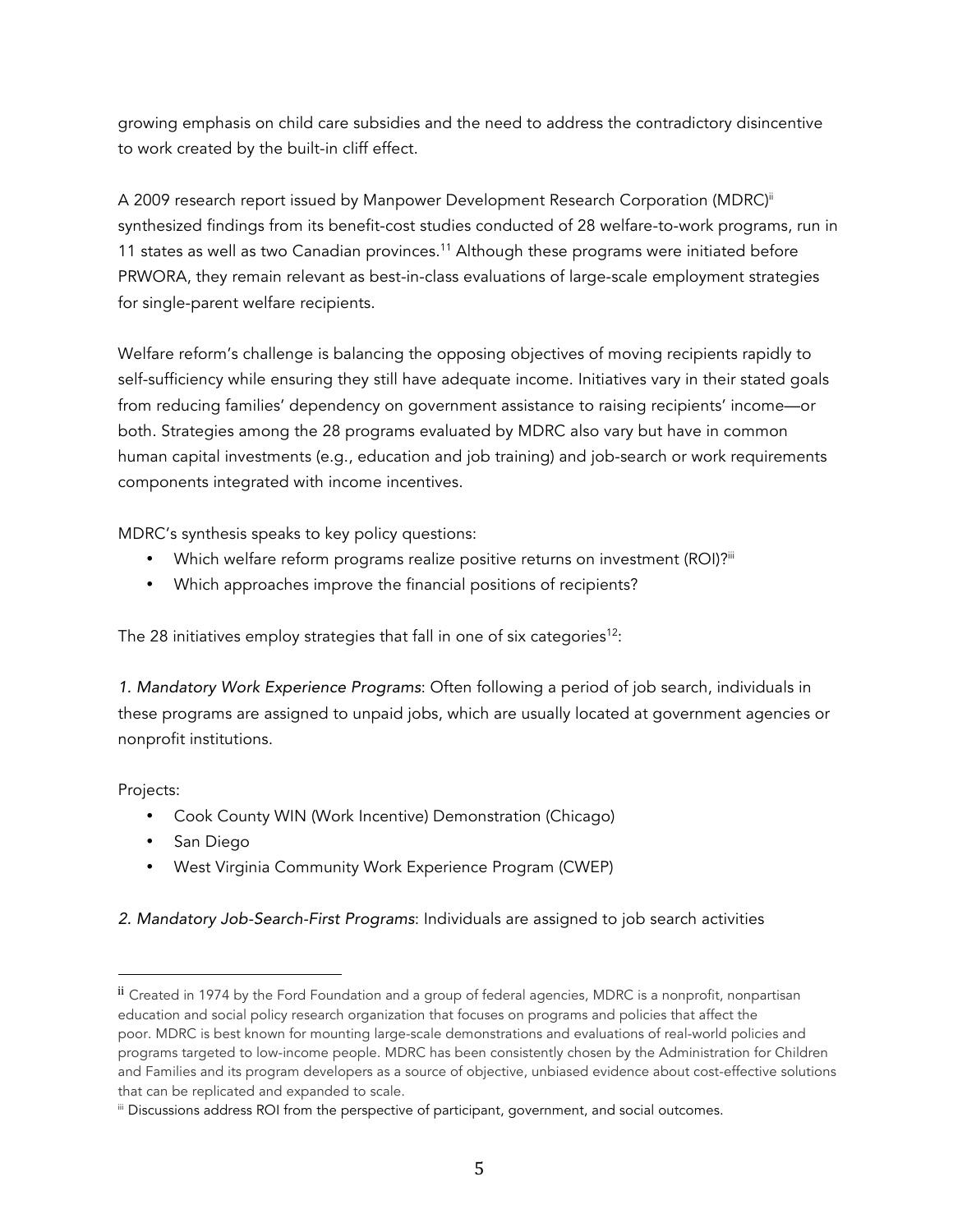upon program entry. Other types of assigned activities can follow for individuals who do not find jobs. All five of the programs analyzed in this category encouraged quick entry into work and strongly enforced a continuous participation mandate.

# Projects:

- Atlanta LFA NEWWS (Labor Force Attachment, National Evaluation of Welfare-to-Work Strategies)
- Grand Rapids LFA NEWWS
- Los Angeles Jobs-First GAIN (Greater Avenues for Independence)
- Riverside LFA NEWWS
- SWIM (Saturation Work Initiative Model; San Diego)

*3. Mandatory Education-First Programs*: Individuals are assigned to education activities prior to job search. The most common of these activities were GED preparation classes or Adult Basic Education (ABE). In some programs, individuals could also participate in English as a Second Language (ESL), vocational training, or employment training classes. Typically, job search assignments follow the completion of courses of study.

# Projects:

- Atlanta HCD (Human Capital Development) NEWWS
- Columbus Integrated NEWWS
- Columbus Traditional NEWWS
- Detroit NEWWS
- Grand Rapids HCD NEWWS
- Riverside HCD NEWWS

*4. Mandatory Mixed-Initial-Activity Programs*: Individuals are assigned to participate in either an education or training activity or in a job search activity, depending on an assessment of their needs. Other assigned activities follow these initial activities if individuals remain unemployed.

# Projects:

- Alameda GAIN
- Butte GAIN
- Los Angeles GAIN
- Portland NEWWS
- Project Independence (Florida)
- Riverside GAIN
- San Diego GAIN
- Tulare GAIN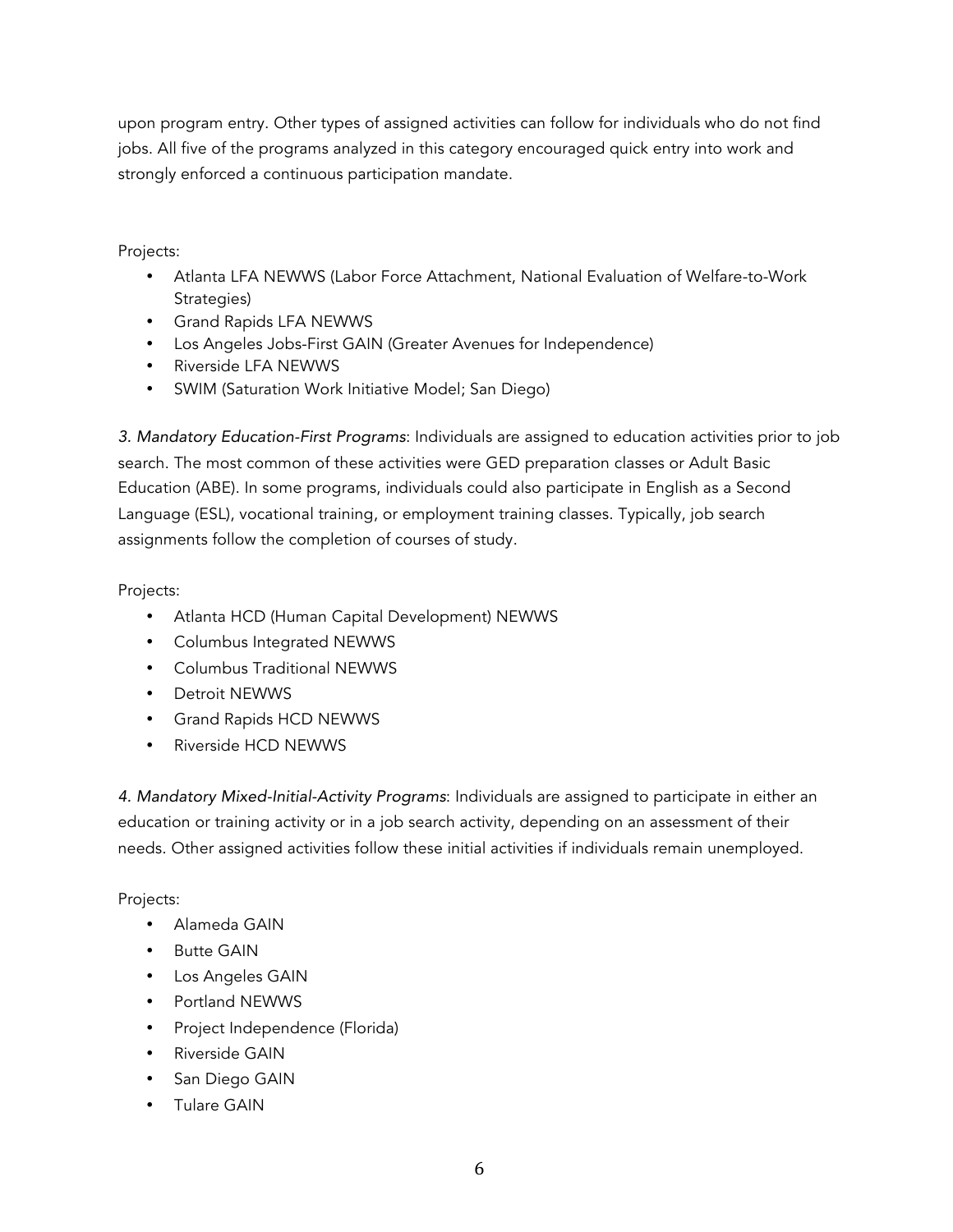*5. Earnings Supplement Programs*: Individuals are provided with financial incentives intended to encourage work. These incentives supplemented their incomes while at work.

Projects:

- MFIP (Minnesota Family Investment Program) Incentives Only
- SSP (Canada's Self-Sufficiency Project)
- WRP Financial Incentives Only

*6. Time-Limit-Mix Programs*: These programs require individuals to participate in employmentorientated activities, provide them with financial incentives, and limit the amount of time they remain eligible for welfare benefits.

Projects:

- FTP (Florida's Family Transition Program)
- Jobs First (Connecticut)
- WRP (Vermont's Welfare Restructuring Project)

Table A on the following page summarizes MDRC's ROI assessments in terms of "benefit-cost performance." Conclusions as to each program's overall success must account for differing logicmodels (or practical theories) for the various programs and their respective objectives and goals.

Additionally, the studies only evaluate quantitative, economic measures in terms of dollars. Broader assessments should take into account non-economic considerations when determining whether a program achieves policymakers' and society's goals. Citations and links, where available, are provided for these studies in Appendix A (Research Inventory).

MDRC synthesis leads to several policy conclusions:

- 1. Some mandatory work experience programs—which assign individuals to unpaid jobs, often following a period of job search—resulted in limited benefits for participants did provide valuable goods and services for the general public, but failed to reduce government costs.
- 2. Programs that require individuals to look for jobs immediately and that assign other activities if work is not found are relevant strategies. These programs tended to be beneficial for the government budget in terms of reduced expenditures, but result either in modest benefits or in net costs for participants.
- 3. Programs that require individuals to participate in General Educational Development (GED) completion and Adult Basic Education prior to job search do not appear to increase the income of participants nor save government money.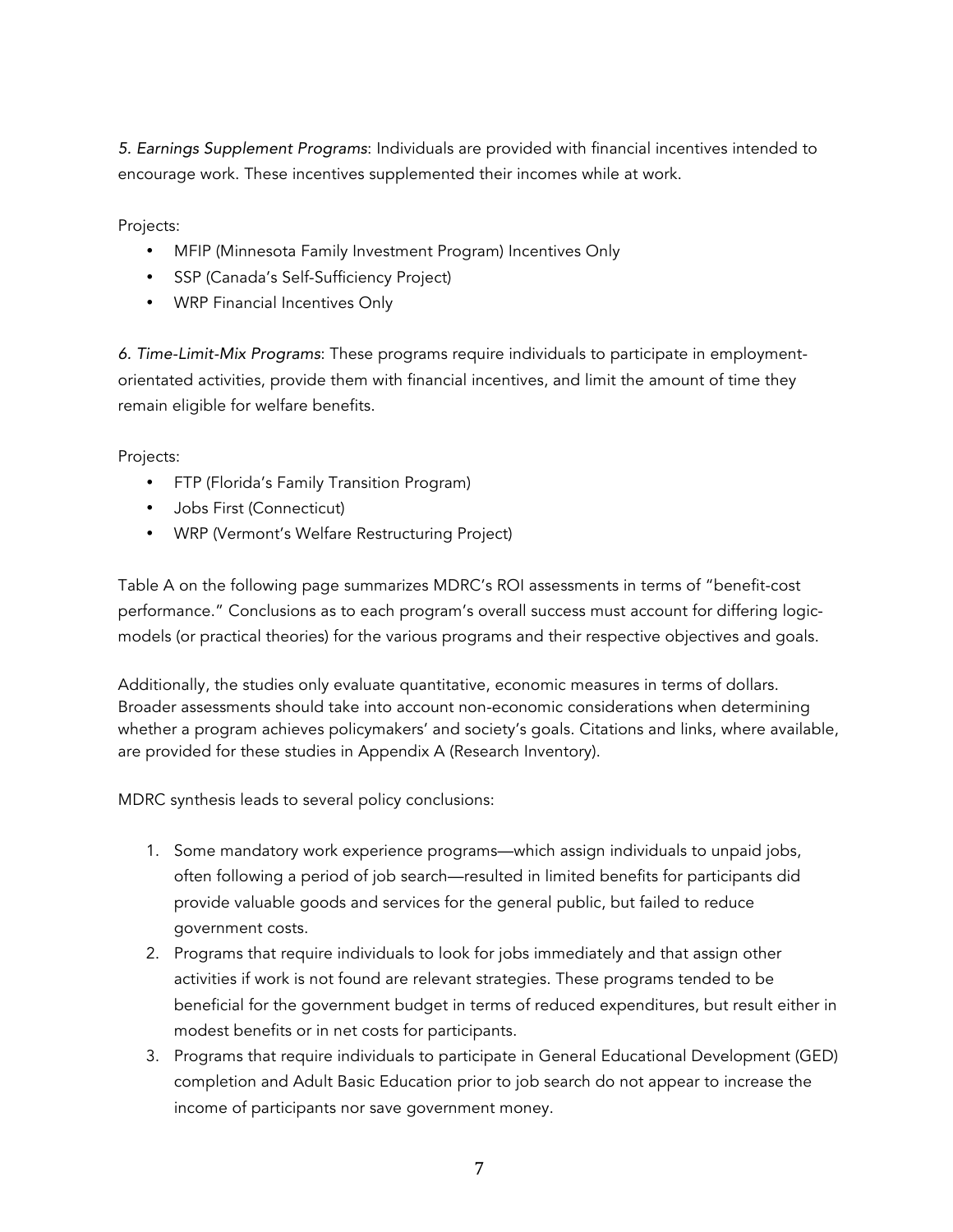- 4. Programs that require individuals to participate either in an education or training activity, or in a job search activity, demonstrate potential in meeting the goal of both reducing welfare expenditures with increasing participants' income. Often the programs were found to benefit most those deemed hardest to employ, such as the long-term unemployed.
- 5. Programs that provide individuals with financial incentives or earnings supplements intended to encourage work appear to best achieve the goal of increasing participants' income despite resulting in net cost for the government. In terms of efficiency in transferring income to poor families, participants often gained more than a dollar for every dollar the government spent. However, income gains faded upon termination of the programs undermining a clear demonstration that either households can be lifted permanently from poverty or that such programs are sustainable, particularly in light of government spending constraints.

|                                      |                                                                        | Participant Income | Government<br>Budgetary |                                                                                                                                                           |
|--------------------------------------|------------------------------------------------------------------------|--------------------|-------------------------|-----------------------------------------------------------------------------------------------------------------------------------------------------------|
| Program Type                         | Goal Emphasis                                                          | Increase?          | Improvement?            | <b>Additional Considerations</b>                                                                                                                          |
| Mandatory work<br>experience         | Reduce welfare costs                                                   | Mixed              | <b>MIXED</b>            | Small net values from<br>participant and government<br>perspectives; from social<br>perspective, consistent net<br>gains due to work<br>experience output |
| Mandatory job-<br>search-first       | Reduce welfare costs                                                   | <b>No</b>          | <b>YES</b>              | Small net gains or<br>substantial net losses to<br>participants                                                                                           |
| Mandatory<br>education-first         | Increase participant<br>income                                         | <b>NO</b>          | <b>No</b>               | Least successful program<br>type                                                                                                                          |
| Mandatory mixed-<br>initial-activity | Balance reducing welfare<br>costs and increasing<br>participant income | <b>YES</b>         | <b>YES</b>              | Goal achieved by all but two<br>programs targeting<br>longterm welfare recipients                                                                         |
| Earnings<br>supplement               | Increase participant<br>income                                         | <b>YES</b>         | <b>No</b>               | Largest participant net<br>gains; an efficient<br>mechanism for transferring<br>income, even though<br>resulting in net losses for<br>government budget   |
| <b>Time Limit Mix</b>                | Balance reducing welfare<br>costs and increasing<br>participant income | <b>YES</b>         | <b>MIXED</b>            | For the government budget,<br>losses more often than gains                                                                                                |

#### Table A: MDRC Benefit-Cost Performance by Program Type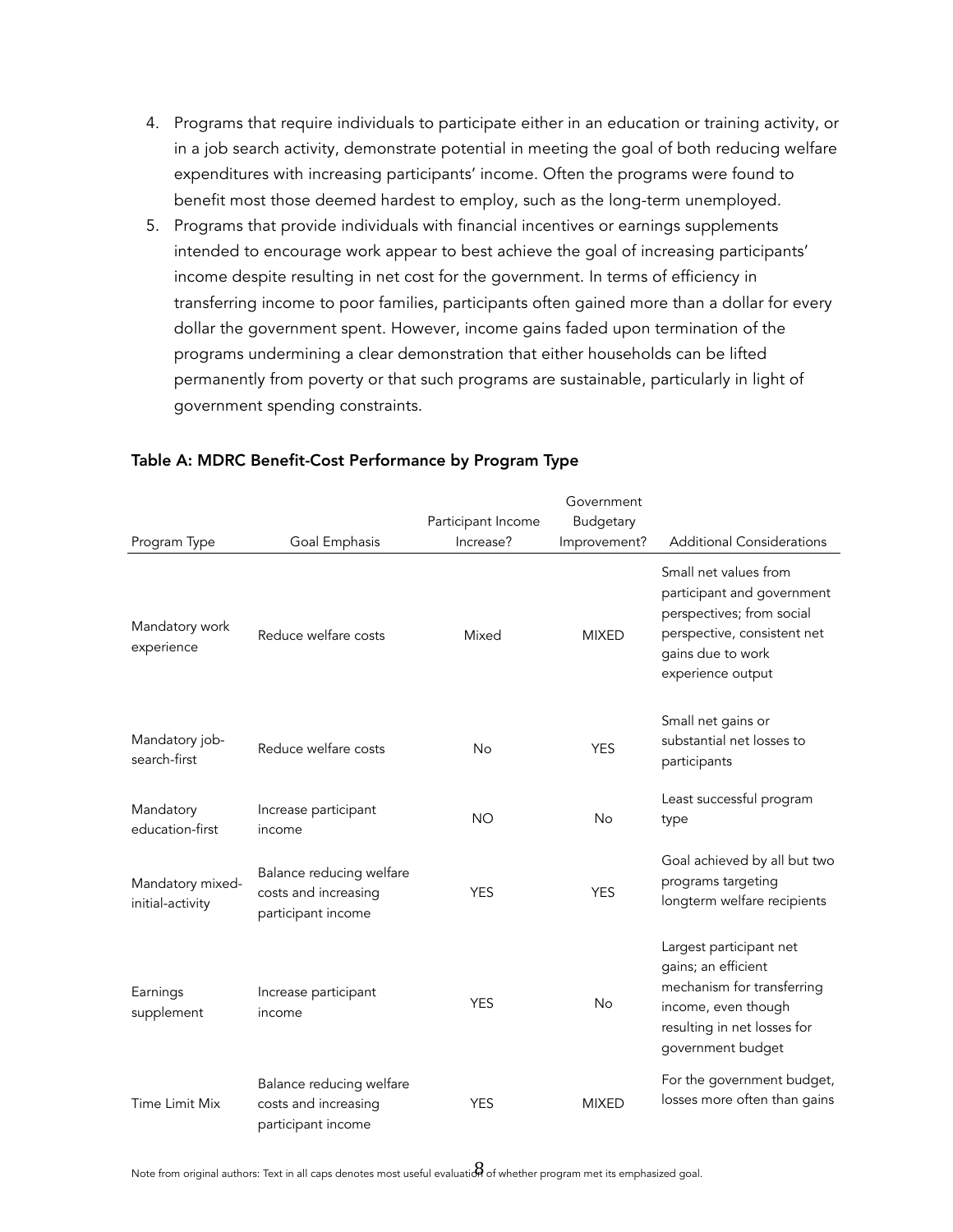General work support insights are also available from a more recent evaluation of work-support strategies directed by the Center for Law and Social Policy (CLASP) in partnership with the Urban Institute and based on the premise that parents receiving and keeping a core package of supports are able to stabilize their lives, advance their careers, and raise their children.<sup>13</sup> The particular focus of the five-year, \$21 million project sought to address barriers preventing eligible families from receiving and utilizing the supports, child care subsidies among them. The insights below reflect a shift away from the methodological rigor in measurement found in the MDRC analysis; insights can be gleaned nonetheless.

Six of 27 states applying to participate in the large-scale study continued through its implementation phase: Colorado, Idaho, Illinois, North Carolina, Rhode Island, and South Carolina. Known as the Work Support Strategies (WSS) initiative<sup>14</sup>, it focused on improving access to programs and reducing loss of participants once enrolled. Various strategies sought to improve the operational efficiency and customer service quality of support service organizations. Targeted outcomes included increasing the number of eligible households served, providing faster service, and reducing the incidence of families temporarily losing work support due to procedural issues (churn). Churn creates negative impact on both the provider and recipient side of the service relationship by destabilizing low-income families and adding to agency workload.

The six WSS states simplified verification procedures, used electronic data for cross-program autoenrollment, aligned recertification dates, established processes for cross-program review of new policies, and made other changes to improve families' access to benefits and their retention of benefits when eligible. Achieving these policy changes required overcoming challenges at multiple bureaucratic levels, including working in partnership with one or more federal agencies, getting agreement between various state agencies, and working with local offices and county workers to ensure policies were fully implemented. Time and persistence proved to be significant challenges but necessary to focus stakeholders on policy alignment and simplification.

Providers reported being influenced by the WSS goals and the vision of their executive leadership. They also said that the WSS grant helped focus attention on policy simplification and program alignment in the midst of competing priorities. Technical assistance from the national WSS team and their peers in other WSS states proved to be of considerable value. The WSS states viewed policy alignment as a first step, done by state policy analysts in different agencies reviewing policies together and aligning them where possible. Over the course of the initiative, they increasingly embraced broader changes needed to implement policy alignment, such as changes in technology and business processes. Table B on the following page illustrates the cross-program policy changes for each of the six WSS states.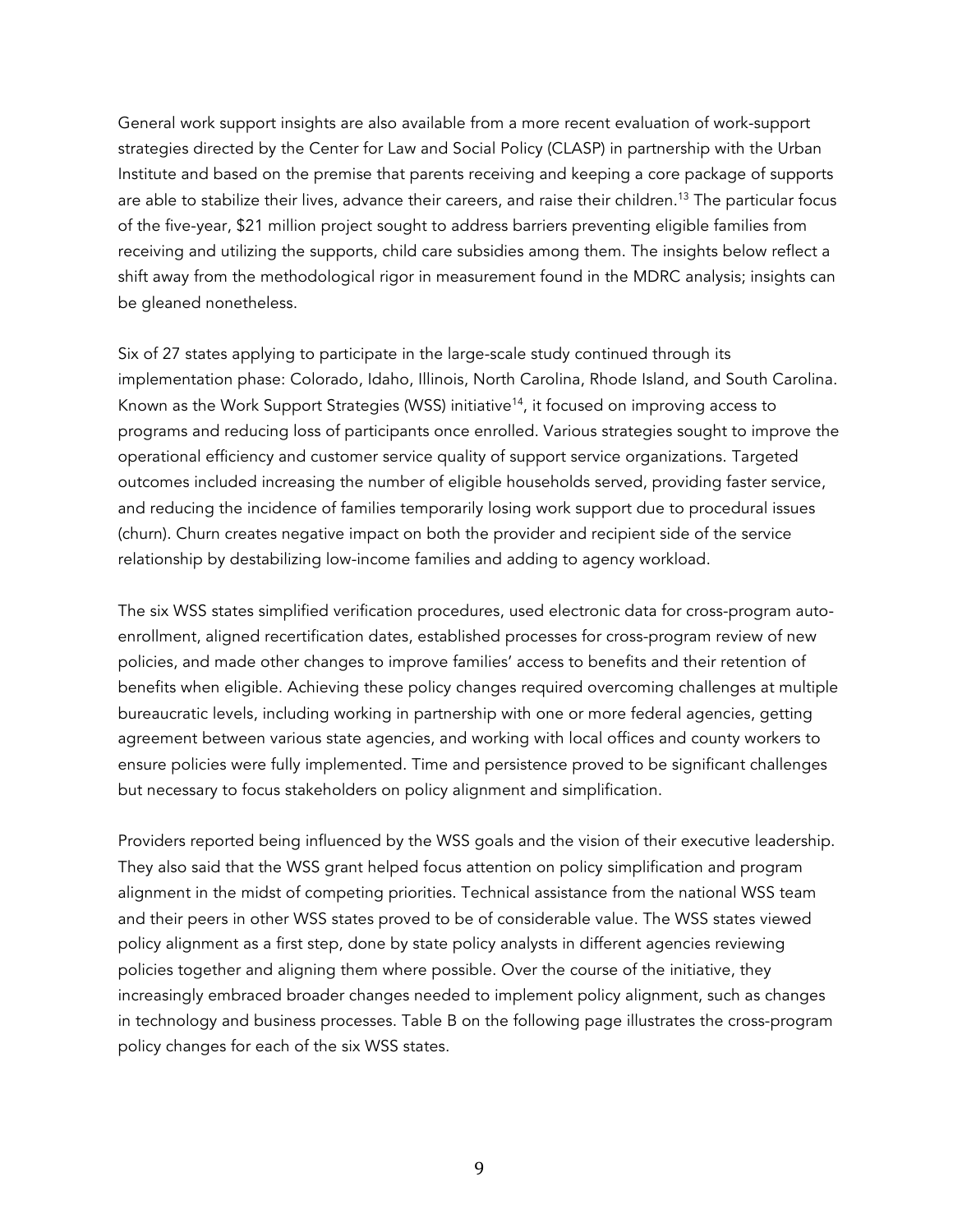|                                                                   | Colorado                  | Idaho    | Illinois | North<br>Carolina | Rhode<br>Island | South<br>Carolina |
|-------------------------------------------------------------------|---------------------------|----------|----------|-------------------|-----------------|-------------------|
| Combining program application                                     | $\boldsymbol{\mathsf{x}}$ | $\times$ | X        | $\times$          | X               | X                 |
| Using electronic data for cross-<br>program auto-enrollment       |                           |          | X        |                   |                 | X                 |
| Aligning definitions or<br>requirements                           | $\boldsymbol{\mathsf{x}}$ | $\times$ |          | $\times$          | $\times$        |                   |
| Aligning timing of renewals or<br>automatic renewals              | $\times$                  | X        |          | X                 |                 |                   |
| Establishing process for cross-<br>program review of new policies |                           | X        |          | X                 |                 |                   |
| Creating integrated or<br>combined policy manual                  |                           |          |          | X                 | $\times$        | X                 |

# Table B: Urban Institute's WSS Cross-Program Policy Changes

A similar focus on families' struggling to access and keep subsidies is found in the Urban Institute's synthesis of research published in 2008. Again, despite the absence of methodological rigor in measurement found in the MDRC analysis, this study presents several strategy and policy options that states have been implementing to help eligible families access and retain subsidies. The policies described below, presented by the researchers in the context of accessing and keeping child care subsidies throughout eligibility, have broad relevance across all work supports. They represent promising ideas showing the evolution of subsidy systems designed to help states improve their systems and better support families and children. Strategies include those that affect families at every touch point with subsidy agencies.

*Link Subsidies to Other Social Service Programs*: If the multiple programs many low-income families encounter are not coordinated, working parents face duplicative reporting requirements, and agencies can have inefficient and duplicative administrative processes. Process and technology fixes resulting from a systems view on the part of support service providers. Subsidy administrators have developed several strategies that link systems and that appear to reduce parent burden and increase program efficiency. Promising strategies for consideration:

- Integrate or link computer systems across programs
- Combine or coordinate worker responsibilities across programs
- Link or coordinate programs at particular stages of the subsidy process (such as application, redetermination, and reporting of interim changes in circumstances)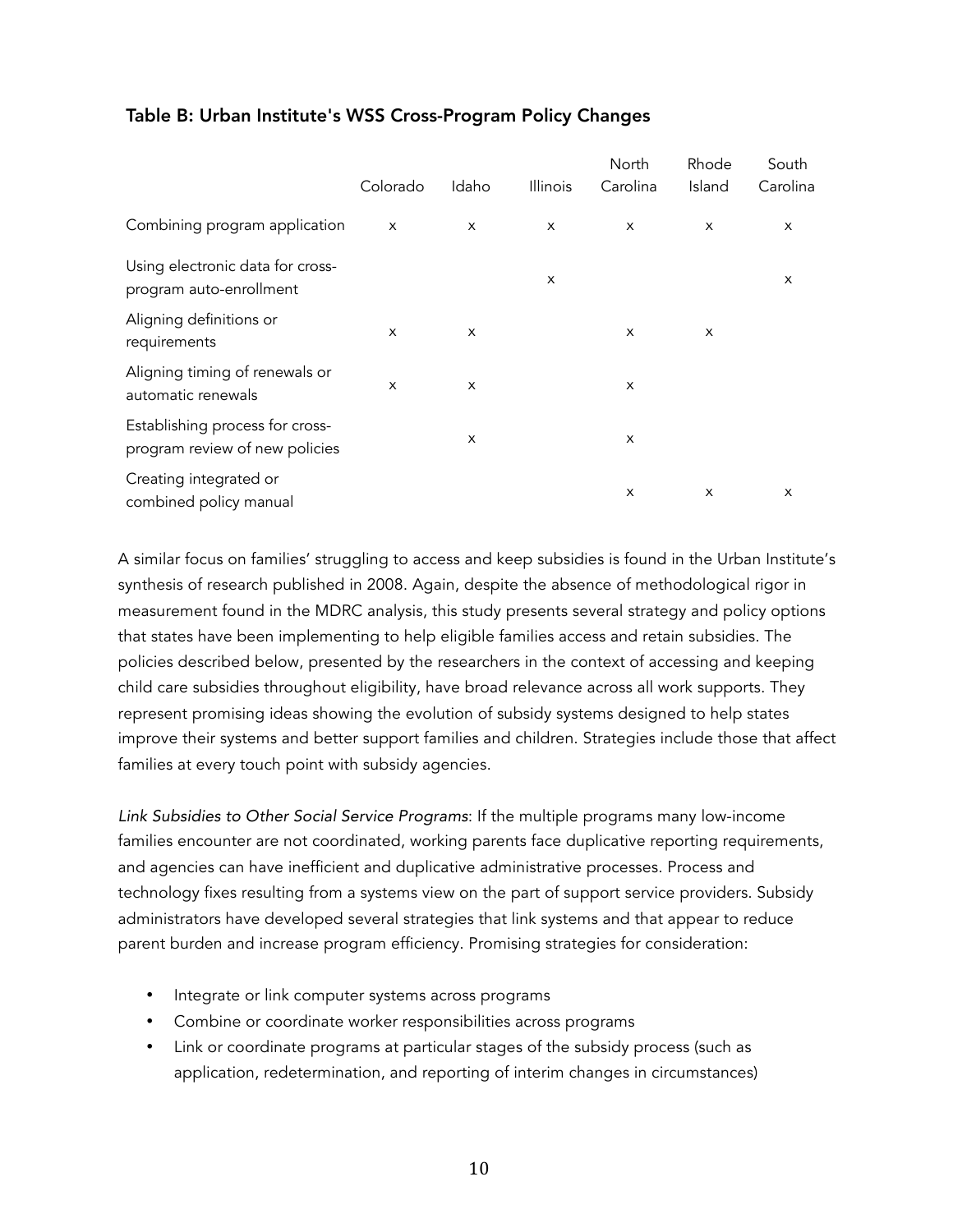*Improve Customer Service Practices and Research*: How services are delivered affects whether eligible families obtain and retain subsidies. Subsidy agencies are taking several steps to improve customer service:

- Make subsidy rules and policies understandable
- Require local subsidy agencies to have customer service plans
- Ensure that language and literacy levels are not barriers to families with limited English proficiency
- Conduct customer service surveys
- Reduce or eliminate in-person visit requirements
- Make it easier to get information to the subsidizing agency or to contact staff
- Improve computer systems and other technological infrastructure

There are also a host of strategies that focus on the two major steps that parents must take to get subsidies and to keep them—specifically, initial application and eligibility redetermination.

*Simplify the Application Process*: The simplicity or complexity of the initial application process significantly affects whether eligible families that need and want assistance are able to receive it. States can simplify the initial application process:

- Make applications easier to access
- Make applications easier to fill out and submit
- Address the timeliness of eligibility processing

*Simplify the Redetermination Process*: Research suggests that many families lose their subsidies as a result of frequent or ill-timed recertification requirements despite still being eligible for assistance. As a result, states are taking steps to simplify redetermination:

- Lengthen the authorization period
- Make it easier for parents to remember to recertify
- Make it easier for parents to get information to the agency
- Simplify what information parents have to report for recertification
- Give parents an extra chance before termination

Low-income families can experience dynamic changes in their lives—such as losing a job, changing household composition, and changing work hours that can render a recertification process already considered complicated into unmanageable chaos. Changes along such dimensions as these may affect a family's eligibility for the subsidy, or can change the amount of subsidy the family is able to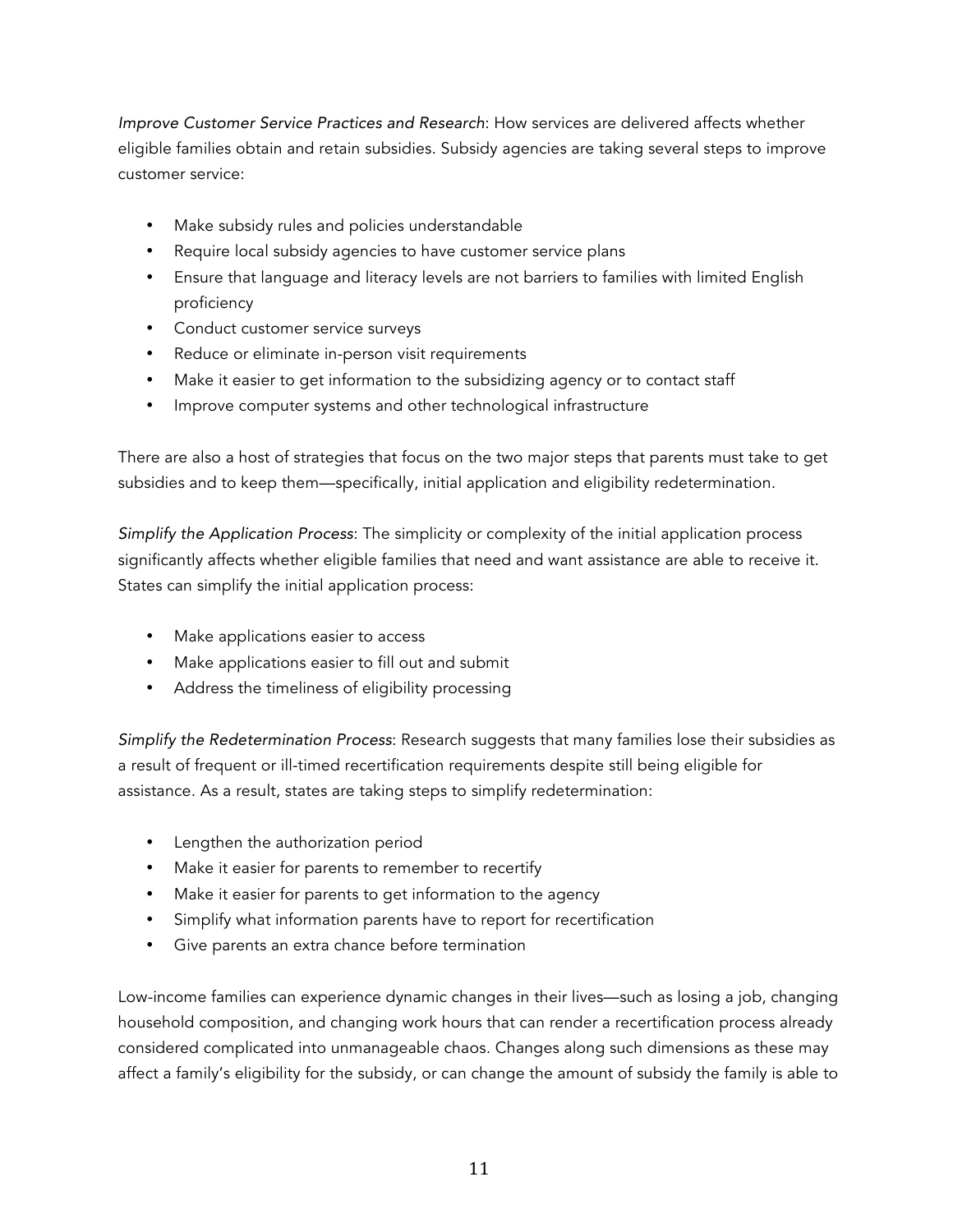receive, while ensuring that subsidy levels are appropriate and that improper payments are avoided.

*Simplify Requirements for Reporting Changes Before Recertification*: States are trying to address the challenge of supporting families through these changes with innovative strategies to simplify requirement for reporting changes before recertification, particularly in the face of dynamic changes emerging as households progress toward self-sufficiency:

- Simplify what needs to be reported
- Make it easier for families to report
- Identify alternative ways of getting information on changes in family circumstances
- Only adjust subsidies with some changes that are reported
- Provide subsidies during gaps in employment
- Assist parents with fluctuating or nontraditional work schedules
- Suspend payments but retain eligibility through predictable periods of ineligibility
- Simplify the process of retaining subsidies when changing eligibility categories (i.e., leaving TANF, leaving transitional priority status, or leaving the county)
- Delay or suspend copayments
- Address the unique needs of migrant families
- Stabilize subsidies through short-term increases in income

Notwithstanding the breadth of strategies gleaned from the research synthesis above, strategies addressing the fiscal cliff as a disincentive are conspicuously absent. Toward building recommendations based on available research, the next section reviews research specific to work support cliff effects.

## The Cliff Effect

The cliff effect occurs when an increase in income disqualifies the household from continued benefits and creates a net financial loss as a result. For example, a single mother with two children currently at 150% of the federal poverty rate (or 55% of the state median income) offered a raise of \$0.50 per hour (or \$1,040 for the year) would lose \$6,470 in child care support.

Anticipating these triggers and the resulting financial loss, benefit recipients often practice "parking" or stopping progress just below the maximum earnings level for benefits often by eschewing strategies that might otherwise put them in positions for promotions and wage increases. The result is a disincentive to work. Deterred by the cliff effect, wage earners and their households trap themselves at income levels below those calculated to meet basic household necessities. Parking also models behaviors that undermine ambition, persistence, and related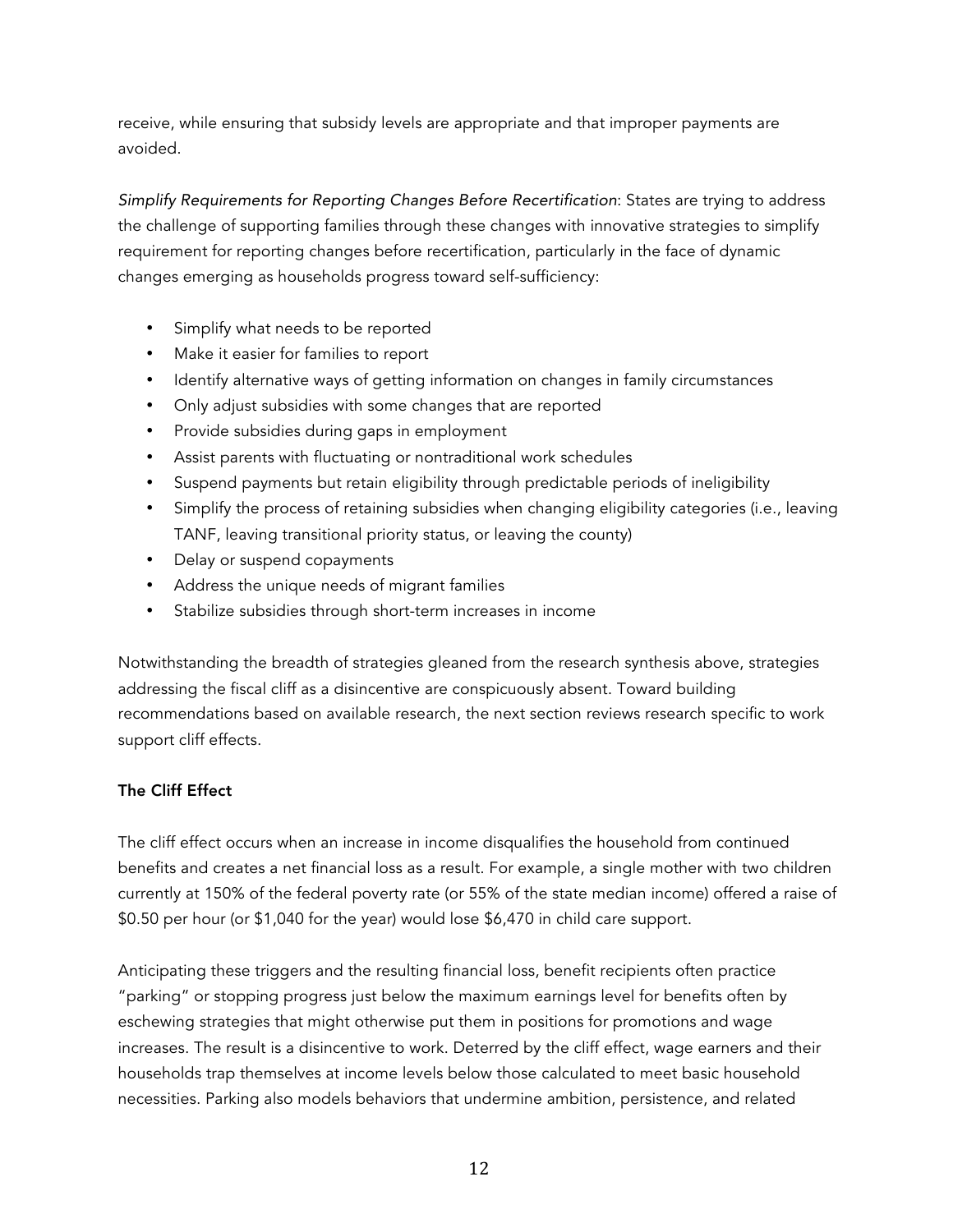characteristics associated with achieving long-term economic progress. As a result, stilted economic achievement is often passed from generation to generation.

To illustrate the income gap created by the cliff effect for a single mother with two children under 5 living in Florida, the difference between her current wage of \$39,998 and the target wage to meet what the National Center for Children in Poverty calculates as "basic needs"15 in South Florida (\$54,308) is determined to be \$14,310. As Illustration A shows, a \$0.15 raise would cause an income loss of approximately \$9,000—the cliff. Avoiding this cliff would require a jump in hourly wages of \$6.88 in a single promotion. Even benefitting from such a fortunate wage increase, the net family resources—defined as total resources minus expenses—remains below the level realized before the increase. Simply put, hard work doesn't pay for families facing the cliff effect.

#### Illustration Aiv

 



Net Family Resources (resources minus expenses)

Family Resource Simulator, Florida 2015 (Results reflect user choices.)

Wage increases are not the only triggers of the cliff effect. SNAP eligibility parameters provide an example of sudden subsidy loss—cliff effect—when asset limits are exceeded. Consider a lowwage family actively following financial management best practices by setting aside savings for emergencies or anticipating educational expenses. The federal eligibility guidelines for SNAP set "countable resource" limits (e.g., bank account balances) at \$2,250. The role of asset limits used for determining continued eligibility proves counterproductive as households in deep poverty and receiving assistance must navigate the penalty realized by the loss of SNAP benefits when incorporating sound financial practices and laudable livelihood strategies. In other words, families

iv Based on the NCCP's Family Resource Simulator; assumes single parent with children ages 4 and 2.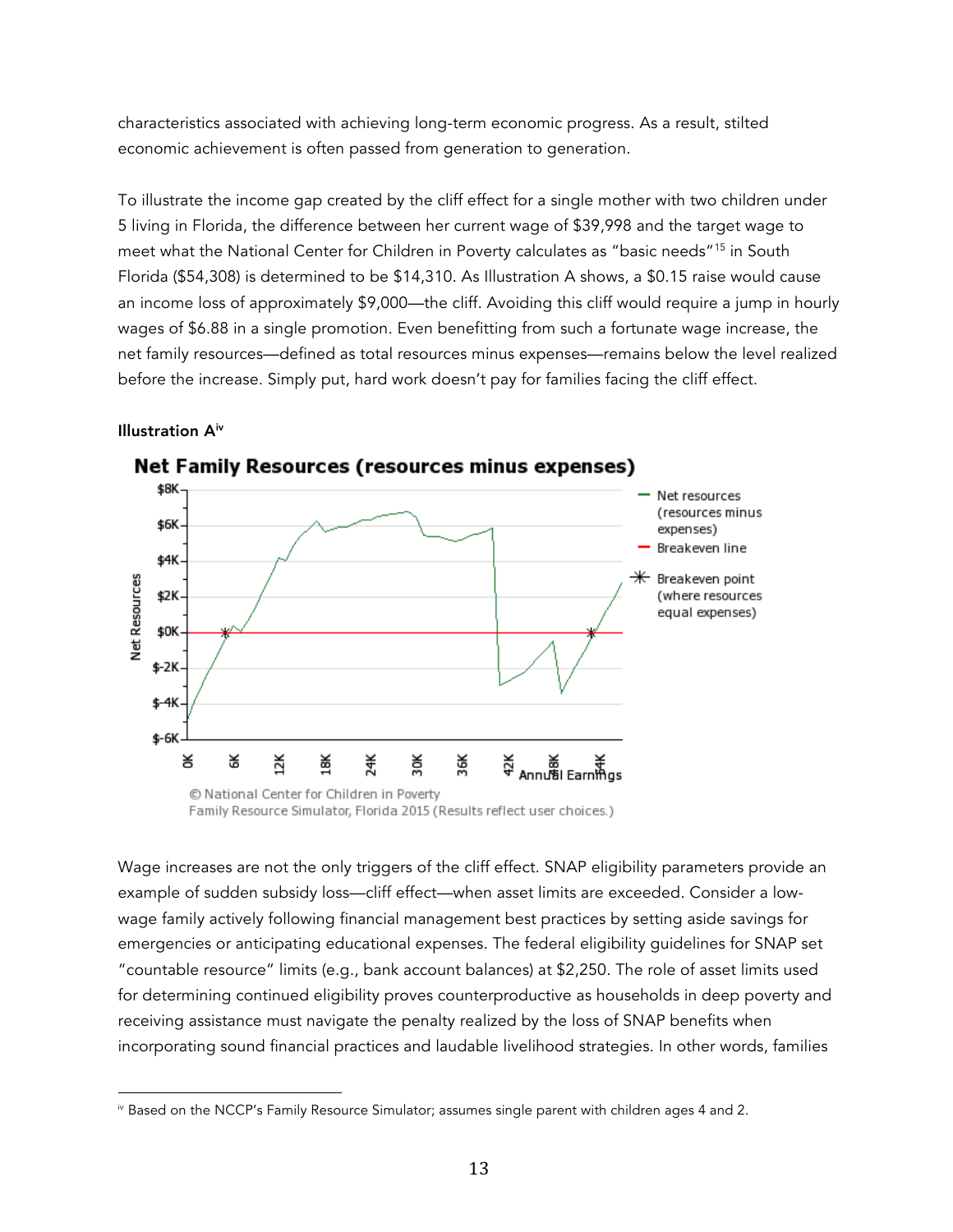are penalized for buffering their families against life's unpredictable, but inevitable, financial surprises (e.g., failed refrigerator) or pursuing a path out of poverty for their children.

Further, the perpetual flux of countable resources, such as savings balances, can send families into what researchers refer to as "churn"—the cycling from eligibility to ineligibility and back again.<sup>16</sup> Churn often destabilizes low-income families and adds to agency workload (and cost) as a result of the additional time expended to process a new application than to renew an existing case.<sup>17</sup>

Cliff effects are present wherever social benefits are abruptly terminated once a household surpasses the income or asset maximums established for eligibility. However, not all cliff effects carry equal weight in their role as a disincentive, particularly when children are involved. Child care deserves attention simply because of the sizable chunk of the household budget it represents—as much as 32% of a low-income family's monthly income. <sup>18</sup> Correspondingly, the impact of losing the child care subsidy is more debilitating than perhaps TANF cash assistance or SNAP given the function child care plays in both the critical early development of children and enabling parents to maintain employment, which is an essential factor in meeting the work requirements since PRWORA.19 Financially vulnerable families have identified child care as essential to their transition to self-sufficiency, and research underscores the critical relationship between child care and employment for low-income families.<sup>20</sup>

## *The Cliff Effect Exposed*

A decade after the passing of PRWORA, research began emerging from private and academic institutions keen to understanding the impact of the legislation designed to move the impoverished from welfare to work. A 2007 report commissioned by the Women's Foundation of Colorado and the Women and Family Action Network Coalition cast a spotlight on the onerous dynamic created by the cliff effect in seven Colorado counties.<sup>21</sup> Produced by a research team at the University of Denver and supported by the National Center for Children in Poverty (NCCP) under a Kellogg Foundation grant, a second report<sup>22</sup> for the Women's Foundation of Colorado by Professor Jean East and then doctoral candidate Susan Roll—in concert with the latter's published dissertation<sup>23</sup>—focused the examination of the cliff effect on child care supports within the academic literature. <sup>24</sup>

Beyond demonstrating the cliff effect concept, the research cited above emphasized that women with children who are financially vulnerable engage in "income packaging"<sup>25</sup>—a pattern of strategy-making behaviors to optimize the impact of decisions about finances and resources on their families' lives: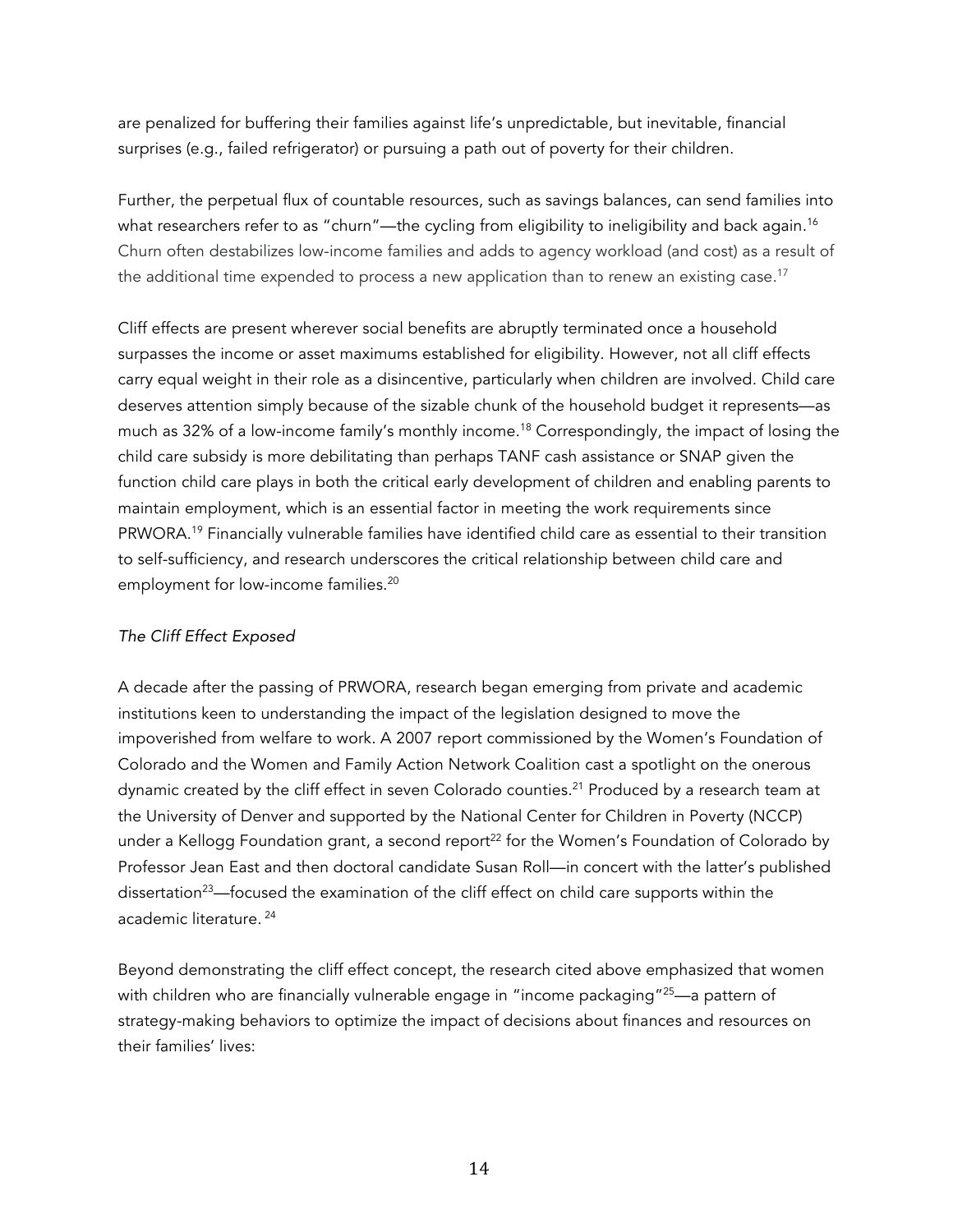"An income package is made up of three components: (1) government assistance, (2) wages, and (3) support from social networks such as family, friends, and local service providers."<sup>26</sup>

Having demonstrated the cliff effect and the prevalence of income packaging in their Colorado research sample, Roll and East offer three conclusions and recommendations; the first directly addressing the cliff effect:

"To force women to choose between a raise or an increase in work hours and the resulting loss in net resources works against a philosophy of making work pay and moving families toward self-sufficiency. For women who are working, the childcare assistance benefit needs to be gradually phased out as opposed to the abrupt cutoff that currently exists. This could be accomplished with increases in copayments on a sliding scale that families could afford."<sup>27</sup>

The second of the authors' recommendations speak to what they deem "mini cliffs" or inconsistencies marked by conflicting and competing demands in the support delivery system that hinder support utilization or cause churn as discussed earlier: $^{28}$ 

- Allow internships to count as work
- Link subsidies to other social service programs
- Simplify application processes
- Ease reporting requirements

The third recommendation coming from Roll and East recognizes the role of social supports as part of the income packaging calculations, specifically taking into account the value the social networks play as private safety nets mediating stress and positively impacting children's socioemotional adjustment.<sup>29</sup>

At least two signals of the traction being gained by the attention directed toward the cliff effect can be seen. First, the Colorado Legislature passed statutes extending the six month redetermination deadline to one year, as well as the alignment of the eligibility process with Head Start guidelines. Second, the Indiana Institute for Working Families published a report in 2012 following Colorado's lead. "The Cliff Effect: One Step Forward, Two Steps Back" also utilized the NCCP's Family Resource Simulator to calculate the impact of federal and state work supports on the budgets of low- and moderate-income families.<sup>30</sup> The web-based tool illustrates the cliff effect, including resource break-even points.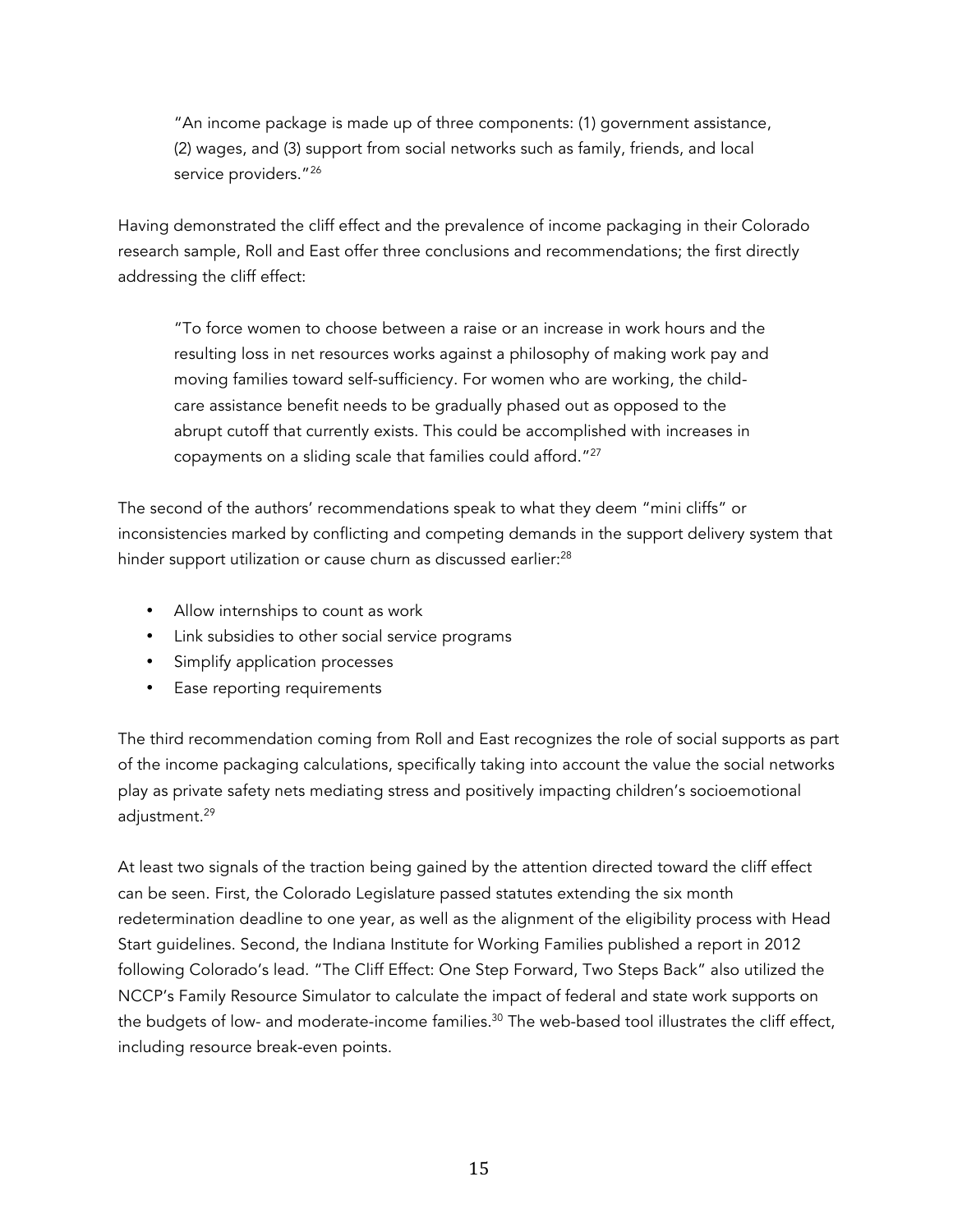Having demonstrated the cliff effect in 92 counties, the Indiana Institute's policy recommendations echo those identified above:

- Smooth out benefit phase-outs
- Invest more in the Child Care and Development Fund (CCDF) program
- Increase, delay, or suspend co-payments
- Raise the Earned Income Tax Credit (EITC)
- Aligning SNAP eligibility with other supports
- Remove the SNAP (and TANF) asset test of \$2,000
- Change monthly and annual income eligibility limits
- Raise the income tax threshold

Consistent with the driving philosophy behind PRWORA, the Indiana Institute's position emphasizes work as the key to achieving economic self-sufficiency with state government playing an important role by working in collaboration with private and non-profit stakeholders. The Institute continues to push policy makers to invest in Indiana's workers and their families by strengthening state policies that create, rather than hinder, opportunities for Hoosiers.

## The Asset-Building Perspective

The "asset-building perspective" emerged as a departure from the near total reliance of social welfare policy on income supports. Michael Sherraden's 1991 book, "Assets and the Poor,"<sup>31</sup> provided the genesis of this policy perspective. From a consensus that people cannot be expected to spend themselves out of poverty, proponents of asset building hold that the path to future economic security requires access to both income *and* assets. Further, helping people accumulate assets, as opposed to increasing their income temporarily, is seen as a way to provide the stability that allows them to become financially stable over the longer term—even permanently escaping the poverty cycle.

Pilot projects flowing from the asset-building perspective include the American Dream Demonstration (ADD)<sup>32</sup> and the Saving for Education, Entrepreneurship, and Downpayment (SEED) initiative.<sup>33</sup> The ADD, conducted between 1997 and 2002, served as the first large-scale test of Individual Development Accounts. SEED explored the impact of offering savings accounts to children and youth. The effort, begun in 2003, created nearly 1,200 Child Development Accounts (CDAs). A second component, implemented in Oklahoma, is enrolling children in the state's 529 College Savings Plans.

In late 2006, the Jessie Ball duPont Fund convened representatives from five communities, including Jacksonville, to consider how best to increase the financial assets of financially vulnerable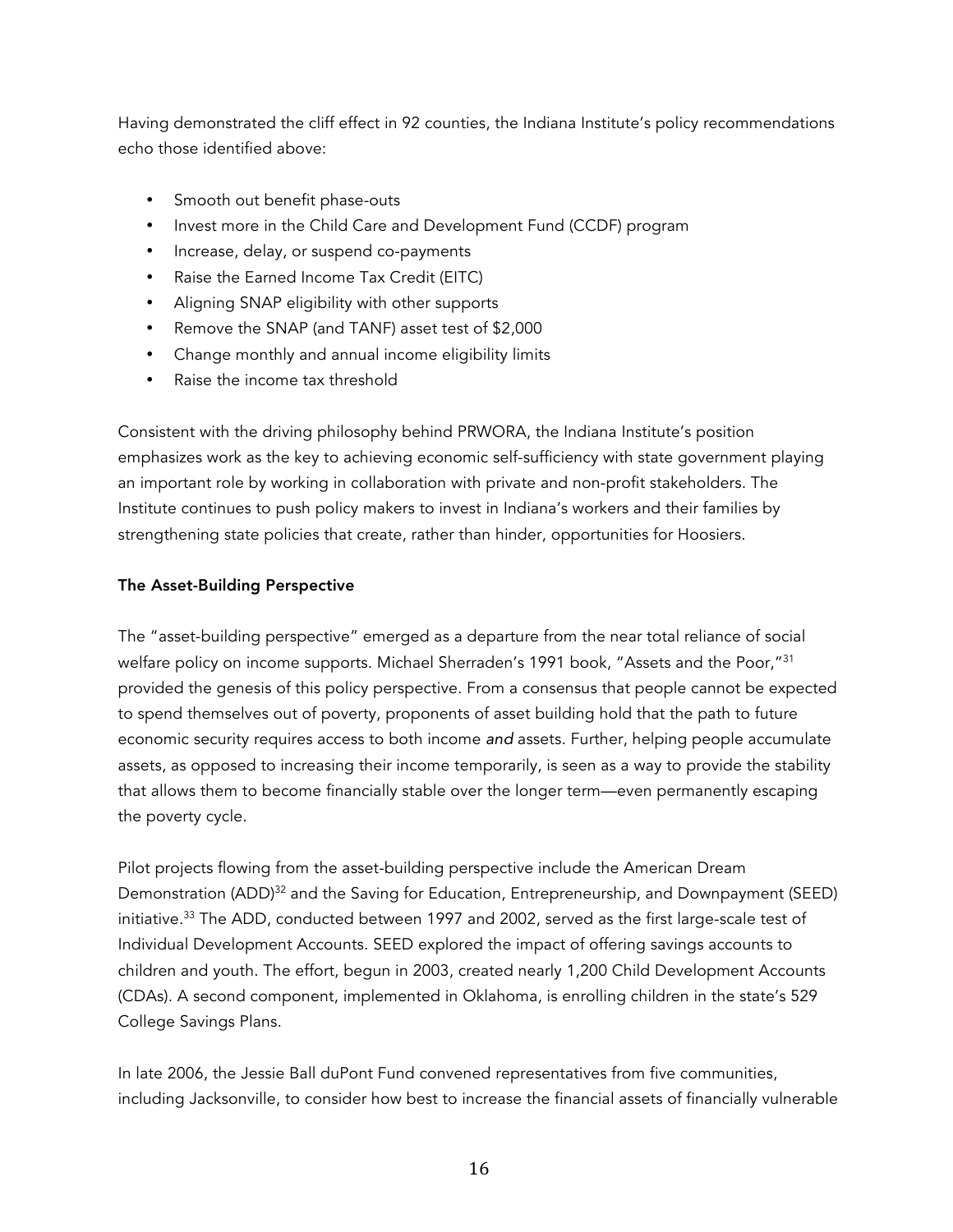populations. During a three-day symposium, "Building Assets of People, Families & Communities," team members were exposed to the "asset building" framework and became familiar with concrete strategies that community leaders are using to build assets of individuals and families. Teams were challenged to develop a foundation for what asset building would look like in their communities. Leaders from Jacksonville shared a common frustration with the magnitude of poverty in the community and the fragmentation of our social services delivery system. The conclusion was to move 1,000 people out of poverty every 1,000 days—giving rise to the project known today as "1,000 in 1,000."

Jacksonville's 1,000 in 1,000 is based on a theory of change that leverages three asset categories to move families from poverty to self-sufficiency: (1) social assets, (2) human assets, and (3) financial assets.



*Graphic courtesy of Family Foundations*

Pilot interventions with 90 families (following a 10% attrition from the project's initiation) sought to increase household income by 15% in 1,000 days. The interventions utilized existing community resources to integrate personal work plans, a parent university, and a family counselor (certified financial counselor with social work experience). By the pilot's conclusion, forty of the 90 families succeeded in increasing their income by 15% or more during their 1,000 days.

Evaluation by Ulrich Research revealed the dynamic interaction created beyond a threshold of multiple interventions: 65% of the families who attained seven to nine of the assets were successful. For families who attained six or fewer of the assets, only 31% were successful. They are presented below according to the asset category from which they were developed.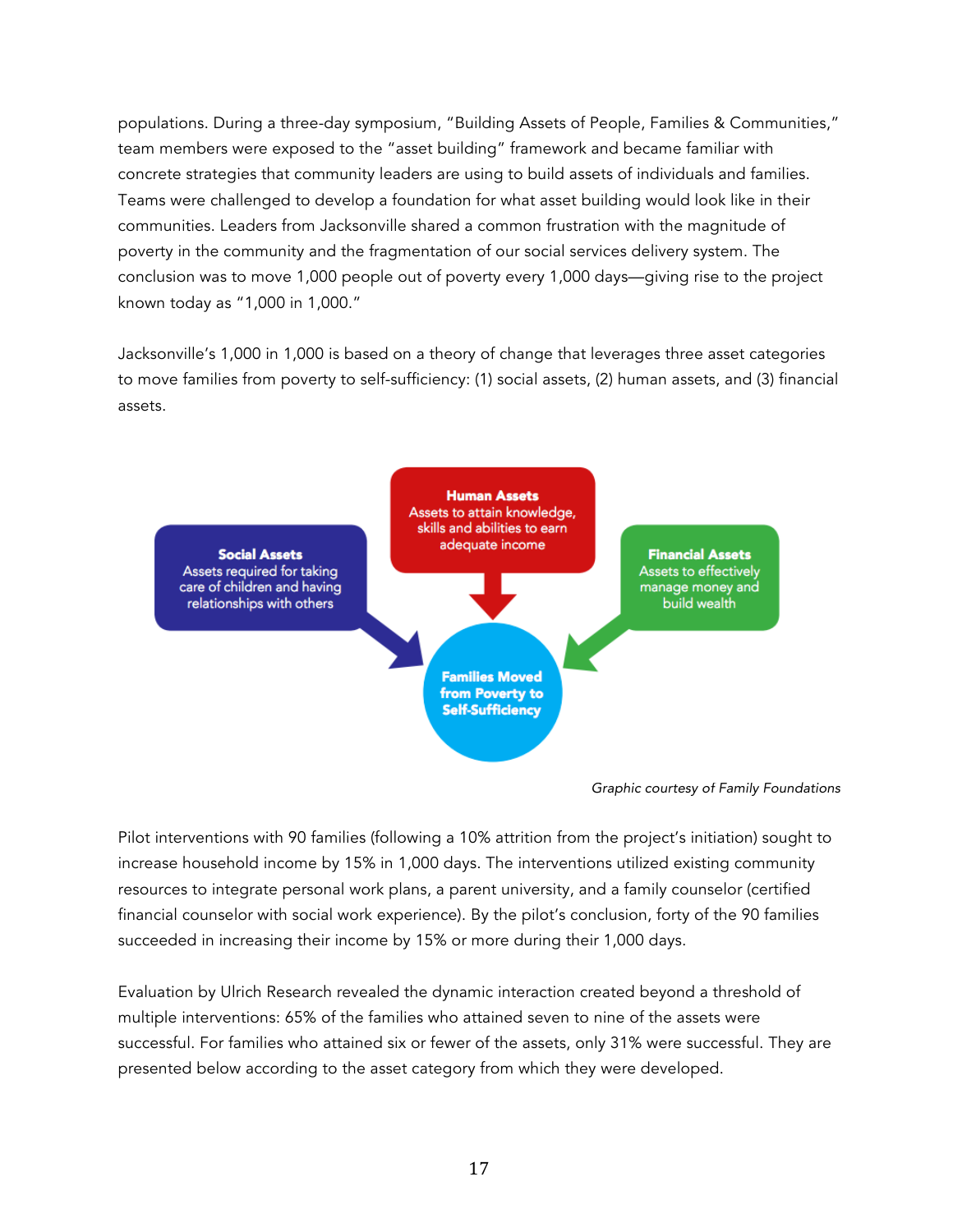#### Social Assets

- Quality Child Care
- Affordable Housing
- Transportation
- Parenting Skills (Parent University)

## Human Assets

- Resolving Criminal Backgrounds
- Job Training
- Accountability

## Financial Assets

- Earned Income Tax Credit (EITC)
- Reduction in Unsecured Debt

Although 1,000 in 1,000 placed no specific emphasis on either child care supports or the cliff effect, it is introduced here as representative of an increasing number of programs taking broader systems views. To be clear, the asset-based perspective does not call for the creation of new poverty programs, rather the policy challenge is to extend the asset-building policies already in place to lower-income families, opening up pathways to move up the economic ladder.

## Child Care as Asset-Development Catalyst

In the context of assets as drivers enabling families to emerge from poverty, child care stands out as perhaps the singularly most important work support in recognition of its impact on the entire family while providing clear economic benefit to employers and communities.

*Higher Employment and Earnings*: Childcare provides a foundation enabling parents' employment, particularly mothers. Every dollar invested in the formal childcare sector results in \$15.25 in additional income for parents. If childcare costs decreased by 10%, the employment rate for single women has been projected to increase by 2%, and for married women it would increase by 10%.<sup>34</sup> Full government funding of early-childhood education (including childcare) would increase overall maternal employment by up to 10%.35

Beyond economic impact, quality child care has been consistently linked to positive developmental traits, including cognitive, social, and emotional development. The beneficial influences of quality child care are particularly strong for economically disadvantaged children. In a particularly influential study, the Carolina Abecedarian Project, long-term IQ, reading, and math scores all increased with lasting effects. Even at age 21, those who received high quality child care in the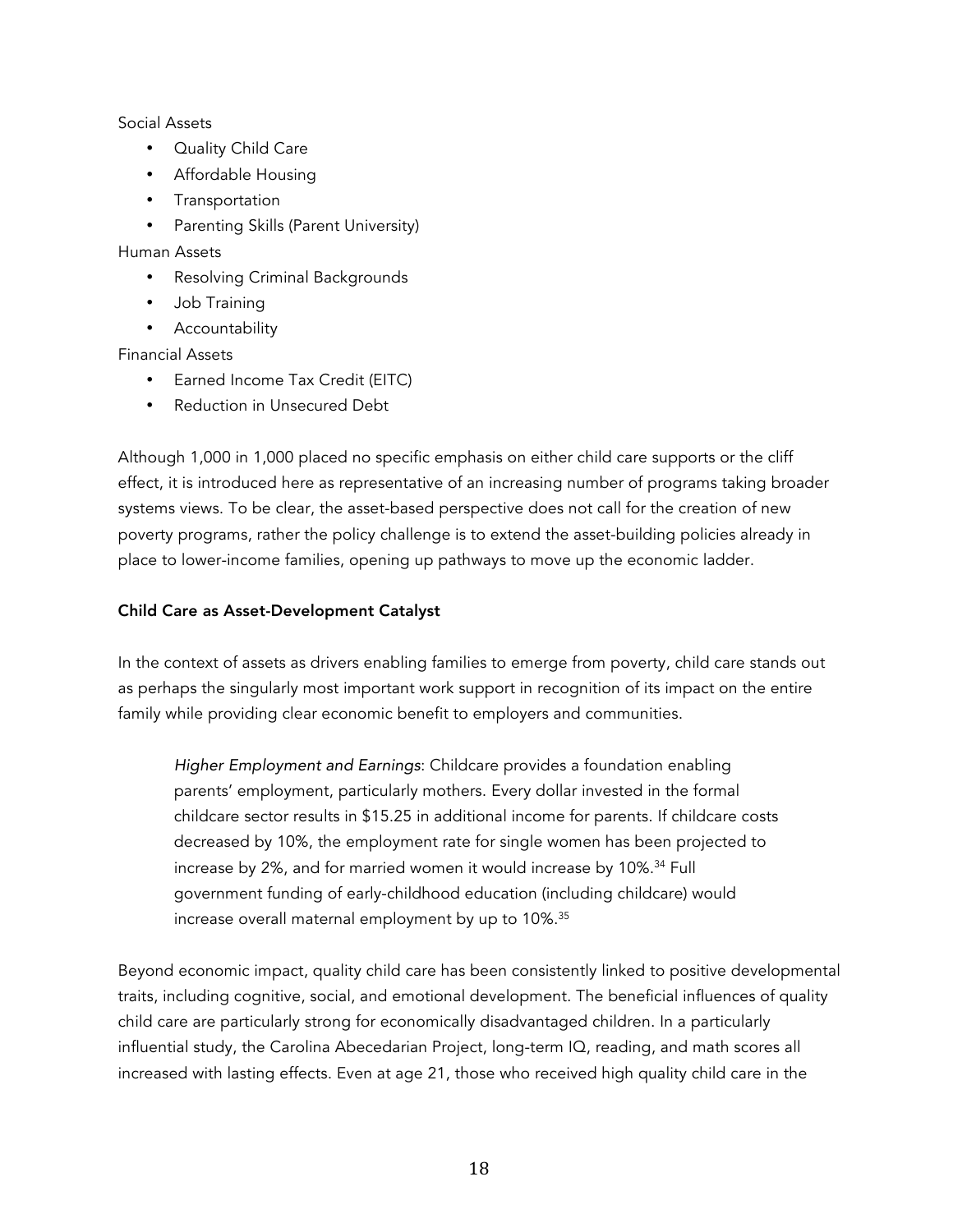preschool period were more likely to have attended a four-year college than their peers who did not receive such care.36

Other outcomes related to experiencing high-quality child care are juvenile criminal activity, earnings, and public assistance use.<sup>37</sup> Research points to children enrolled in higher-quality child care classrooms as preschoolers who subsequently displayed better math skills through second grade; this effect was greatest for the children of less-educated mothers.<sup>38</sup> The effects of quality care in early childhood have been associated with higher levels of academic learning ability in future years, along with school readiness, better memory, better language and math skills, and fewer behavior problems.39

*Spending and Tax Revenues*. Public investment in affordable, quality child care increases the ability of parents to work and the amount of tax revenues collected thus resulting in lower government spending over the long term. Every dollar invested in high-quality early-childhood education (including childcare) results in public savings of up to \$16 in costs related to special education, grade retention, criminal justice, and welfare.40

*Increased Productivity*: Secure and affordable child care boosts worker productivity by reducing absenteeism, enabling job focus, and improving employee retention. Among businesses that invest in childcare options for workers, 85 percent report improved employee recruitment and nearly two out of three report decreased turnover.<sup>41</sup> Child care instability leading to employee absences cost businesses \$3 billion annually in the United States.<sup>42</sup>

*Bigger Bottom Lines*: Business profitability is tied to addressing the accessibility and affordability of childcare. For every \$1 that employers invest in back-up childcare, they can receive a return of \$3 to \$4 due to increased employee productivity and reduced employee turnover.<sup>43</sup>

For all its demonstrated benefits to children and parents, particularly single mothers, cost too often puts quality child care out of reach for many families. The average cost in Florida for an infant in a child-care center is nearly \$8,700 a year; for an infant and a four-year-old, it is nearly \$16,400.<sup>44</sup> A family at the poverty line with two children under five in child care might face spending 67 percent of its income on child care (at state average costs).

As a result, child-care assistance policies can make all the difference in the affordability, accessibility, and quality of care, that together promote household self-sufficiency by facilitating parents' employment. Alternatively, care that is unavailable, unaffordable, or of unacceptable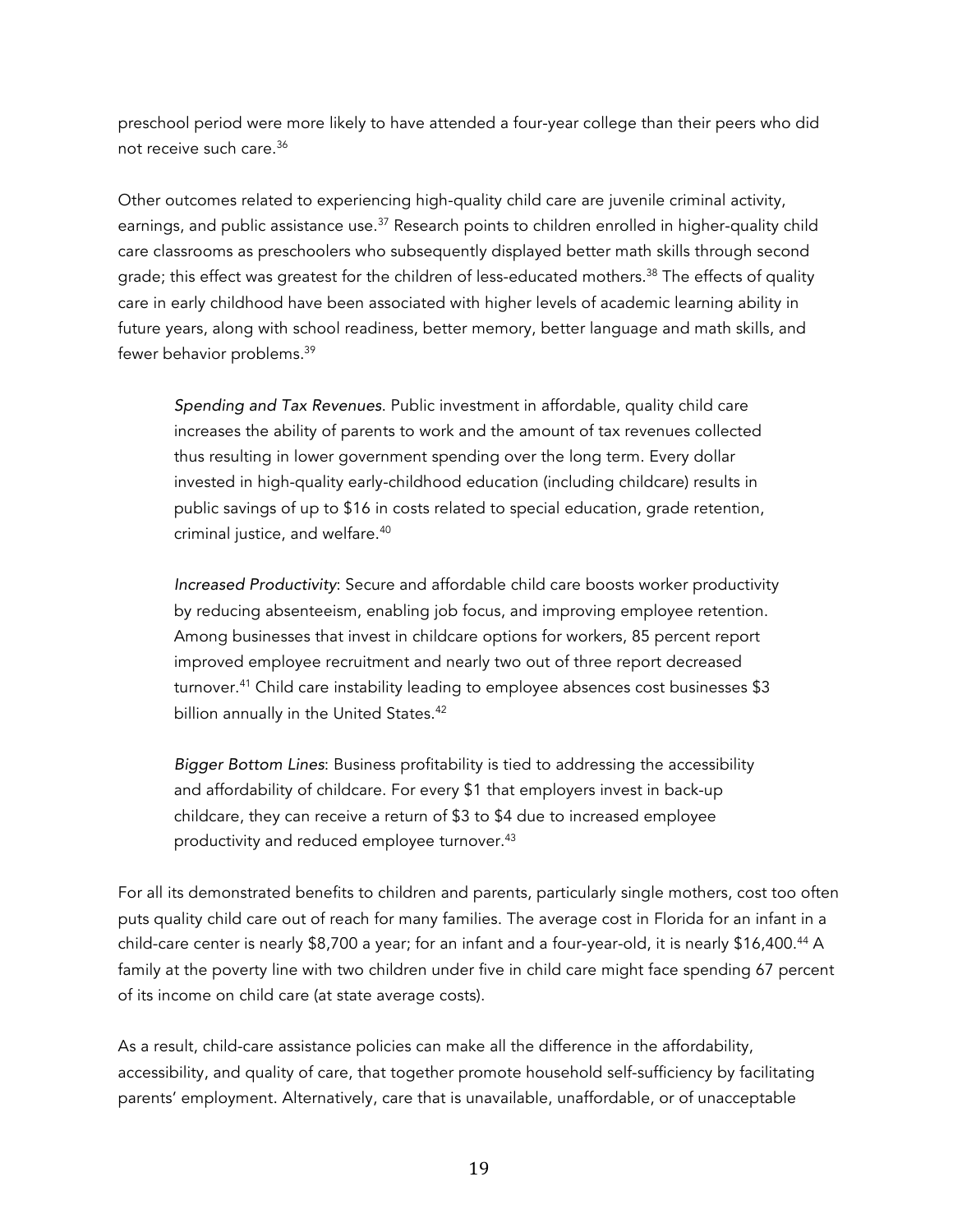quality presents a serious barrier to employment. Without a subsidy, low-income families may forgo full-time employment or be forced to choose cheaper and characteristically less reliable arrangements that create vulnerability for wage earners trying to keep their jobs. When a grandparent, aunt, or friend become unexpectedly unavailable, the parent's support system often falls apart and economic self-sufficiency built on a foundation of steady employment and income remains elusive.

Although cliff effects are present wherever support benefits are abruptly terminated upon achieving the maximum allowable income, the critical nature of child-care subsidy suggests that not all cliff effects carry equal impact as a disincentive. The prospect of losing child care support can contribute to environments already rife with toxic stress from other conditions associated with low incomes, particularly for single mothers.

#### Conclusion

A review of both the 2Gen approach and historical anti-poverty programs sheds light on the advantages associated with taking a systems view. Although still a nascent framework, considerable enthusiasm is evident for two-generation approaches that integrate programs that target *children and their parents concurrently* with *equal intensity and quality* to enhance families' access to a broad spectrum of resources or assets. Lessons learned from both two-generational and traditional interventions suggest that program designers should expand how education and training are integrated to build capabilities that enable progression toward economic and family stability.

As researchers and practitioners eagerly look for forthcoming project evaluations to provide empirical evidence of 2Gen's effectiveness, its advocates point to the strength of its logic and support from various theoretical perspectives supporting its promise. From a synthesis of the available research, three primary principles guiding 2Gen emerge:

- 1. Integrate programs that target children and their parents concurrently with equal intensity and quality to enhance families' access a broad spectrum of resources or assets.
- 2. Expand how education and training are integrated to build capabilities that enable progression toward economic and family stability.
- 3. Address stressors that undermine families' capacities to leverage their resources and capabilities.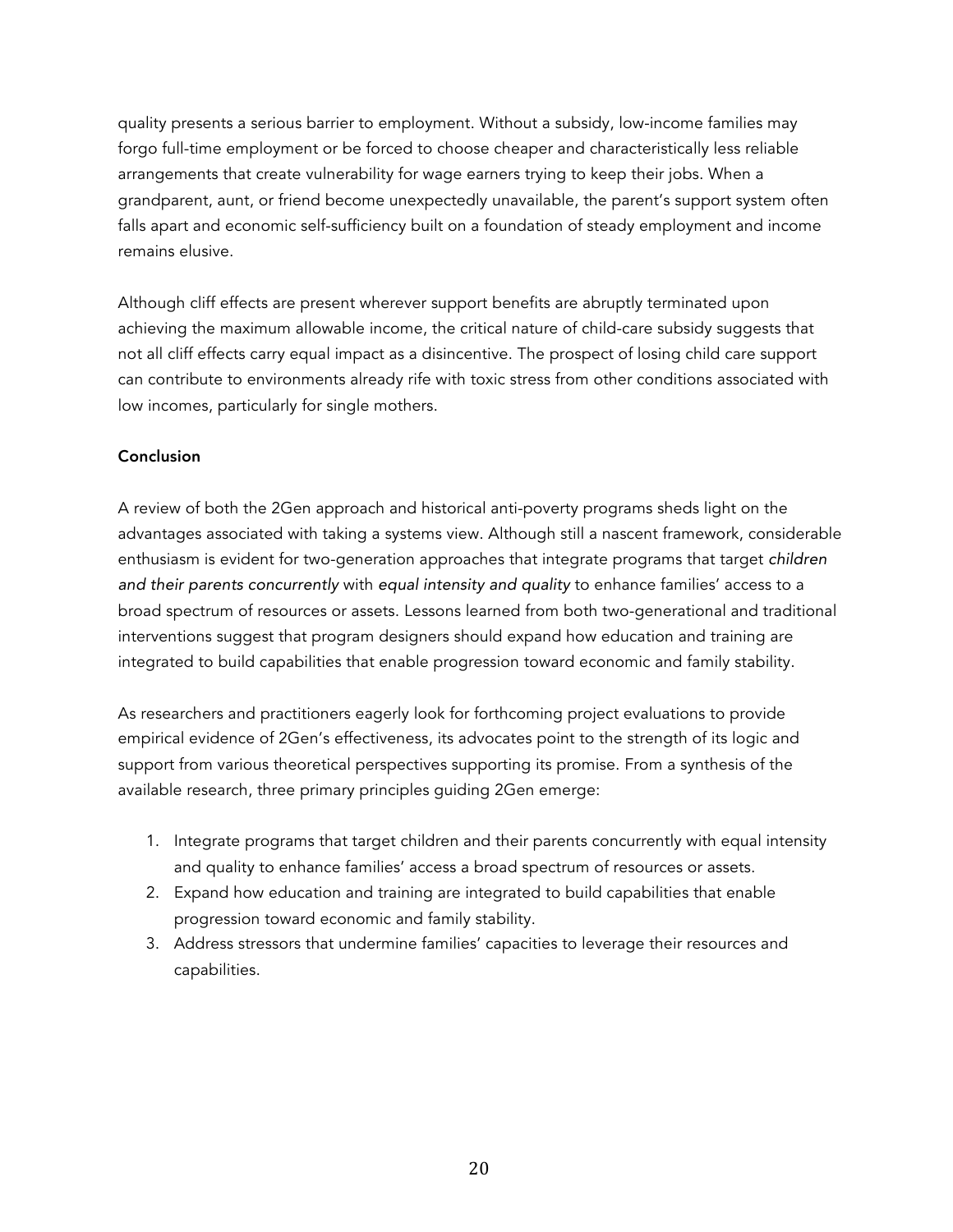A review of anti-poverty programs also reveals insights of use to future program development as well:

- Some mandatory work experience programs did provide valuable goods and services for the general public but fail to reduce government costs. ROI calculations beyond program cost savings are noticeably absent from research evaluations.
- Programs that require individuals to look for jobs immediately and that assign other activities if work is not found are relevant strategies.
- Programs that require individuals to participate in education and training *before* their job search do not appear to increase the income of participants nor save government money. However, programs with broader parameters that require individuals to participate either in an education or training activity, or in a job search activity, demonstrate potential in meeting the goal of both reducing welfare expenditures with increasing participants' income.
- Programs that provide individuals with financial incentives or earnings supplements intended to encourage work appear to best achieve the goal of increasing participants' income despite resulting in net cost for the government.
- Cliff effects present significant disincentives to wage earners pursuing greater economic stability by progressing along a career path.

As anti-poverty researchers and professionals continue to innovate in their program development, this report calls attention to the critical role of child care as a work support. However, this catalyst for family well-being is associated with a hidden and devastating disincentive to progress by creating a cliff effect.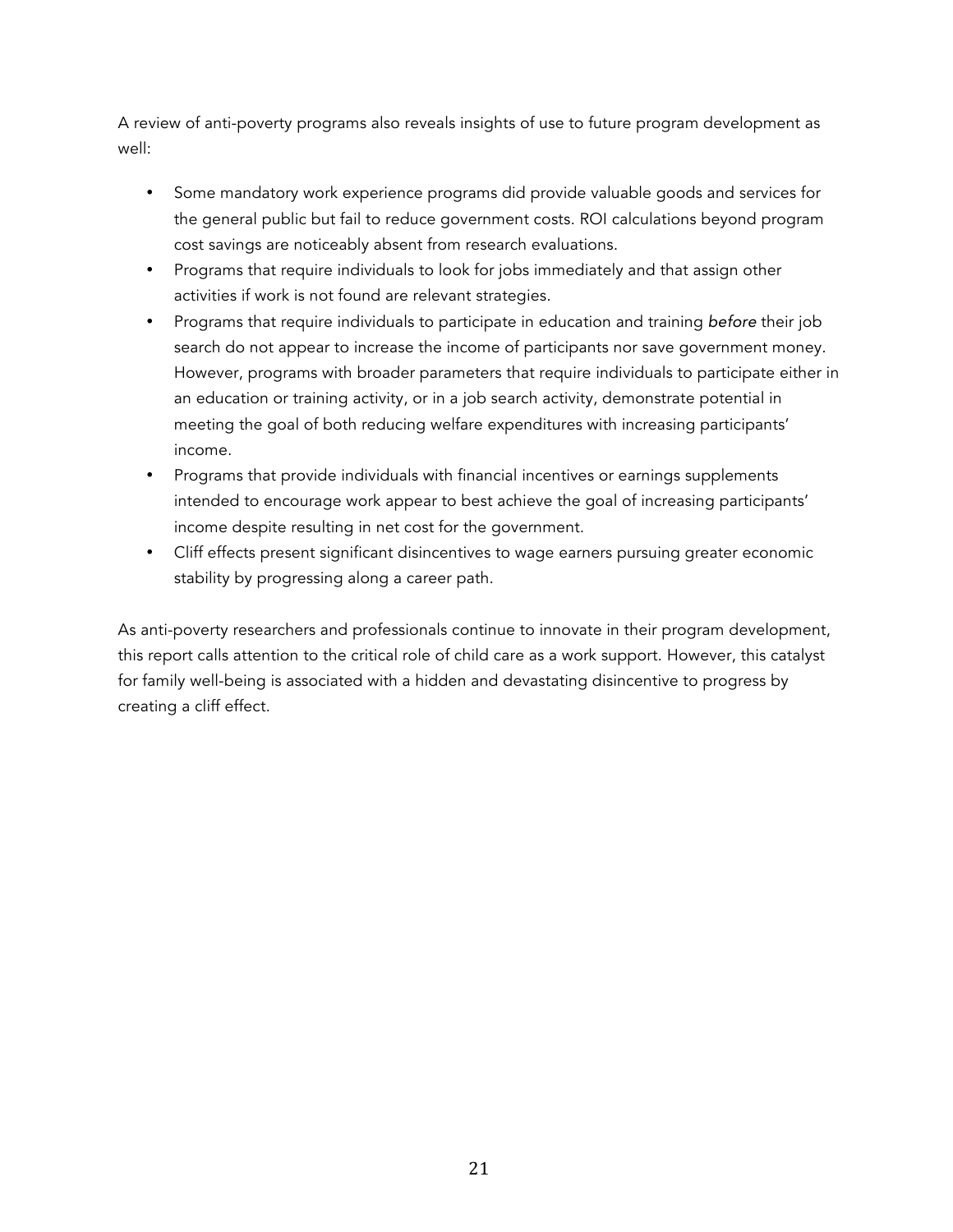#### **REFERENCES**

 

<sup>1</sup> Bronfenbrenner, Urie. *Ecological systems theory*. Jessica Kingsley Publishers, 1992.

<sup>2</sup> Sameroff, Arnold. "Transactional models in early social relations." *Human development* 18, no. 1-2 (1975): 65-79.

<sup>3</sup> Ascend at Aspen Institute, http://ascend.aspeninstitute.org/pages/two-generation-playbook

<sup>4</sup> Smith, Sheila. *Two generation programs for families in poverty: A new intervention strategy*. Vol. 9. Greenwood Publishing Group, 1995.

<sup>5</sup> Annie E. Casey Foundation. Meeting on April 25, 2016 (facilitated by the Center for the Study of Social Policy.

<sup>6</sup> King, Christopher T., P. Lindsay Chase-Lansdale, and Mario Small. "Two Generations. One Future. An Anthology from the Ascend Fellowship." (2015).

<sup>7</sup> Hsueh, JoAnn, and Mary Farrell. "Enhanced Early Head Start with Employment Services: 42-Month Impacts from the Kansas and Missouri Sites of the Enhanced Services for the Hard-to-Employ Demonstration and Evaluation Project." *OPRE Report* 5 (2012).

<sup>8</sup> Chase-Lansdale, P. Lindsay, and Jeanne Brooks-Gunn. "Two-generation programs in the twenty-first century." *The Future of Children* 24, no. 1 (2014): 13-39.

<sup>9</sup> King, Christopher T., P. Lindsay Chase-Lansdale, and Mario Small. "Two Generations. One Future. An Anthology from the Ascend Fellowship." (2015).

<sup>10</sup> Masten, Ann, and Abigail H. Gewirtz, "Vulnerability and resilience in early child development," in Handobook of Early Childhood Development, ed. Kathleen McCartney and Deborah Phillips, Malden, MA: Blackwell (2006), cited in Chase-Lansdale, P. Lindsay, and Jeanne Brooks-Gunn. "Two-generation programs in the twenty-first century." *The Future of Children* 24, no. 1 (2014): 13-39.

<sup>11</sup> Greenberg, David H., Victoria Deitch, and Gayle Hamilton. "Welfare-to-work program benefits and costs: A synthesis of research." (2009). http://www.mdrc.org/publication/welfare-work-program-benefits-and-costs  $12$  Ibid.

<sup>13</sup> Mills, Gregory, Jessica Compton, and Olivia Golden. "Assessing the evidence about work support benefits and low-income families." *Washington, DC: The Urban Institute* (2011).

<sup>14</sup> Urban Institute, http://www.urban.org/work-support-strategies

<sup>15</sup> National Center for Children in Poverty, http://www.nccp.org/tools/frs/budget.php

<sup>16</sup> Rosenbaum, Dottie. "Lessons Churned: Measuring the Impact of Churn in Health and Human Services Programs on Participants and State and Local Agencies." *Center on Budget and Policy Priorities* (2015).

<sup>17</sup> Urban Institute, http://www.urban.org/sites/default/files/alfresco/publication-pdfs/2000820-Findings-from-the-Work-Support-Strategies-Evaluation-Streamlining-Access-Strengthening-Families.pdf

<sup>18</sup> Smith, Kristin, and Kristi Gozjolko. "Low Income and Impoverished Families Pay More Disproportionately for Child Care. Policy Brief Number 16." *Carsey Institute* (2010).

<sup>19</sup> Siegel, David, and Ann Abbott. "The work lives of the low-income welfare poor." *Families in Society: The Journal of Contemporary Social Services* 88, no. 3 (2007): 401-412.

<sup>20</sup> Blank, Rebecca M. "Improving the safety net for single mothers who face serious barriers to work." *The Future of Children* (2007): 183-197.

<sup>21</sup> Dinan, K., Chau, M. & Cauthen, N. "Two steps forward and three steps back: The 'cliff effect'—Colorado's curious penalty for increased earnings." National Center for Children in Poverty, Columbia University, Mailman School of Public Health (2007).

<sup>22</sup> East, Jean F., and Susan Roll. "Child care and low income families: Coping with the cliff effect." *Denver, CO: The Women's Foundation of Colorado* (2010).

<sup>23</sup> Roll, Susan J. *A study of the coping strategies of financially vulnerable families facing the child care cliff*. Retrieved 07/10/2013, 3411924, from http://proxy. lib. ohiostate. edu/login, 2010.

<sup>24</sup> Roll, Susan, and Jean East. "Financially Vulnerable Families and the Child Care Cliff Effect." *Journal of Poverty* 18, no. 2 (2014): 169-187.

<sup>25</sup> Hartmann, Heidi I., and Roberta M. Spalter-Roth. *Survival at the bottom: The income packages of low-income families with children*. Institute for Women's Policy Research, 2003 cited in East, Jean F., and Susan Roll. "Child care and low income families: Coping with the cliff effect." *Denver, CO: The Women's Foundation of Colorado* (2010): 73.

<sup>26</sup> Ibid.